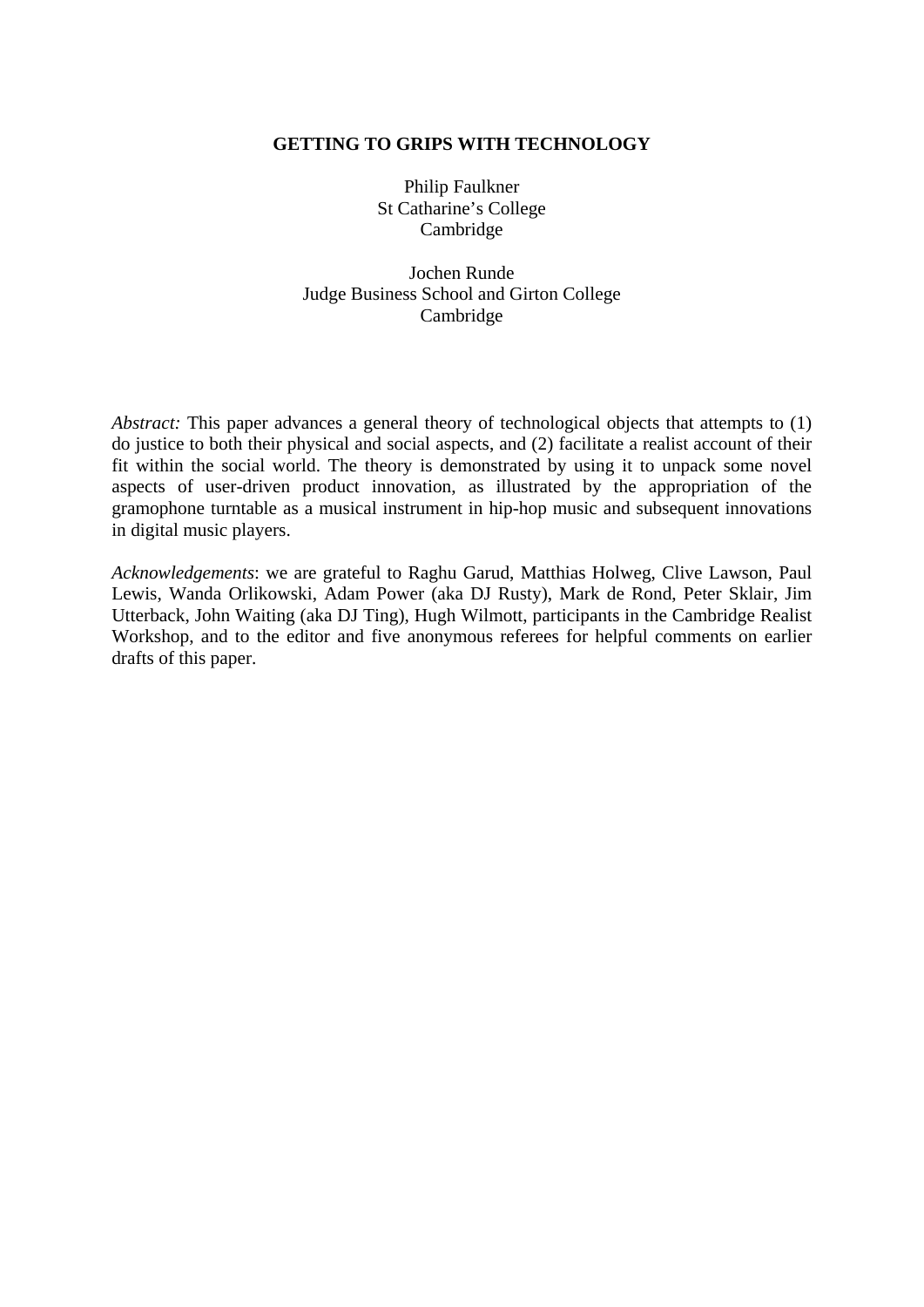#### **GETTING TO GRIPS WITH TECHNOLOGY**

This paper is about the technological objects that populate our day-to-day worlds, from cameras to cars, pushbikes to paperclips, and watches to washing machines. It is widely accepted that such objects have a social as well as a material aspect, and that this social aspect is somehow bound up with what they are used for. But this still leaves the intriguing and rather difficult question of precisely how the social and the material come together in technological objects, and specifically how the myriad diverse physical objects that we use and interact with all the time come to be the readily interpretable things – cameras, pushbikes, watches, and so on – that make up such a large, comparatively stable and apparently highly structured part of the social world. This is the question we will pursue in this paper.

It is important to be clear that when we say "how the social and the material come together" and "come to be" here, we do not mean the pathways and processes that are the usual subject of the literature on innovation and technological change. What we do mean is something rather different, namely the more abstract question of what the conditions are for an object to exist as a particular item of technology in the first place. This question, which concerns the basic nature or ontology of technological objects, is usually taken for granted in the organization literature, be this in contributions from management and economics (e.g. Basalla, 1988; Christensen, 1997; David, 1985; Geroski, 2000; Suarez, 2004; von Hippel, 1988, 2005) or those emanating from sociology, the philosophy of science and social history (e.g. Akrich, 1992; Bijker, Hughes & Pinch, 1987; Bijker, 1995; Hargadon & Douglas, 2001; Oudshoorn & Pinch, 2003). We propose to answer it by way of a realist interpretation of what we will call the technical identity of a technological object. That is to say, we will develop an account of technological objects like cameras, pushbikes and washing machines as real features of the social world, and where what is real is not only their physical/material form but also their actually *being* cameras, pushbikes and washing machines.

We recognise that this is an unusual and rather philosophical-sounding project in the context of organizational research. It is nevertheless a useful one, in our view, because it is to the benefit of any scholar occasionally to take a step back and examine their ontological presuppositions, that is, to ask what they are assuming about the nature of the entities, relations and processes they are investigating. In the first place, such presuppositions have a decisive bearing on how objects of research and areas of enquiry are conceived, the kind of research questions asked, and the appropriateness of particular research methods employed. Since these presuppositions are often vague and tacitly held, bringing them to the surface can be revealing in uncovering contradictions and throwing light on where and why people hold different positions and find it difficult to agree on substantive or methodological issues. In the second place, and this is something we pursue later in the present paper, even abstract ontological investigations can provide fertile ground for the development of theory at a more concrete level. We will illustrate this point by using our theory to derive various implications in respect of user-driven product innovation.

The paper divides into two halves. The first half develops a theoretical framework building on elements of the theory of social reality set out by the philosopher John Searle (1995, 1999, 2001) and the transformational model of social activity (TMSA) proposed in realist social theory by authors such as Archer (1995), Bhaskar (1979) and Lawson (1997, 2003). We begin in Section 1, where we appropriate some of Searle's ideas about assignments of function to arrive at a theory of the dual nature of technological objects and what we will call their technical identity. Section 2 provides an overview of the TMSA, which we develop and present as an abstract representation of the organization of society that captures the structured, processual but nevertheless non-deterministic or "open" aspect of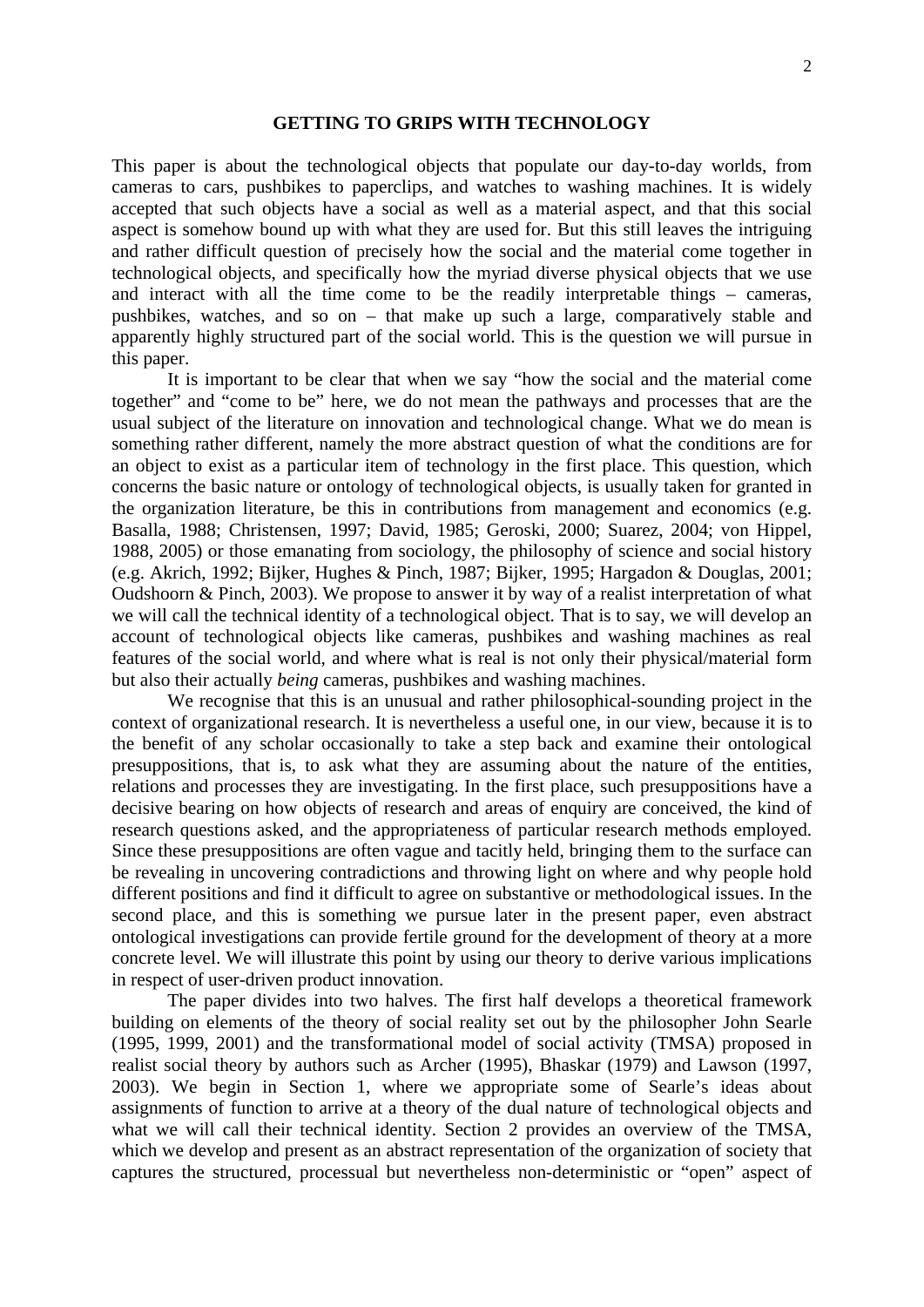social affairs. The material introduced in Sections 1 and 2 is then combined in Section 3 to arrive at a realist theory of technological objects and how they slot into the social world. The second half of the paper puts the theory to work by applying it to the subject of user-driven product innovation. Section 4 presents a case study of a recent episode of technological change, the transformation of the gramophone turntable into a musical instrument in hip-hop music and the subsequent impact on digital players. This account then provides a setting within which, in Section 5, we develop a general conception of technological change consistent with our earlier theory of technological objects and subsequently, in Section 6, a number of propositions relating to a novel kind of user-driven innovation. We finish with some concluding thoughts in Section 7.

## **1. FUNCTION, FORM AND TECHNICAL IDENTITY**

Given how deeply our taken-for-granted world is impregnated by technological objects, it is easy to assume that there is nothing particularly difficult or mysterious about the nature of their existence.<sup>i</sup> Yet there is more to the ontology of such objects than meets the eye. Consider what is required to make an object a token of some particular type of technological object, such as a 35mm camera. Physical form is clearly important. For something to be a 35mm camera it must generally possess at least a lens, viewfinder, shutter release and film compartment. But the appropriate physical form is not sufficient, and this is because technological objects are also partly constituted by their having a use of some kind. A 35mm camera, for instance, is an instrument for capturing still images, a telephone for communicating verbally across distances, a watch for measuring time, and so on. Technological objects therefore have a "dual nature" (Kroes & Meijers, 2006; Meijers, 2000) in being constituted by both (physical) form and (social) "for-ness".

In order to flesh out these ideas and to develop an account of the dual nature of technological objects that incorporates both form and "for-ness", we will borrow some concepts from John Searle's theory of social reality. In describing the ontology of what he calls "institutional facts" Searle attributes a prominent role to our ability to assign a function, or use, to objects or other kinds of entities. While Searle focuses on some more complex manifestations of this ability, such as pieces of paper functioning as money or a raised arm counting as a vote, we believe that it is also central to sustaining objects as the readily identifiable pieces of technology they are. In particular, we contend that the "for-ness" of a technological object flows from an agentive function assigned to objects of that type, where agentive functions are functions that are imposed on entities in pursuit of the practical interests of human beings.<sup>ii</sup>

 If the "for-ness" of a technological object indeed depends on an assignment of agentive function to objects of a certain type, this begs the question of who does the assigning. We will proceed on the basis that such functions are generally assigned by social groups whose members' activities contribute – perhaps consciously but more generally as an unintended consequence of those activities – to sustaining the use of the object concerned. For established technologies, these groups will typically include designers, manufacturers, retailers and users, as well as third parties who might not be directly implicated in the production, sale or use of the object, but who recognise and assign the same function to it. The size of such groups varies. Where the object is one that is used to the same end in many different localities (e.g. spoons, combs and chairs), the group will be large, containing many and possibly even all members of society. In other cases the group will be far smaller, such as the case of specialised tools used in circumstances that touch the lives of only a restricted few. And for newly emerging technologies or those that consist of an existing object being used in a novel way by one or a small number of individuals, the group may contain no more than the object's initial innovators.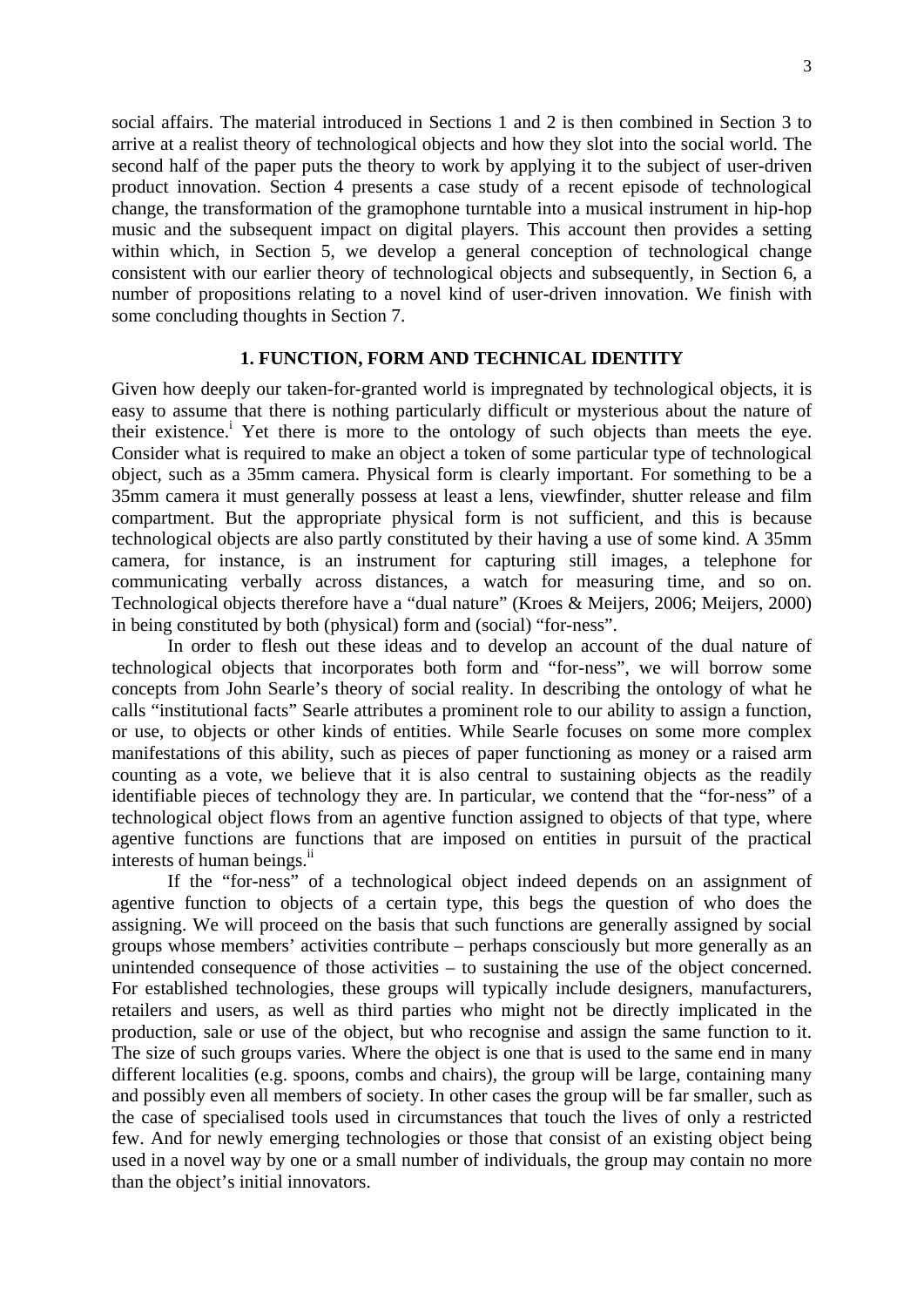As far as the physical form of technological objects is concerned, the key point is that in order for the functions assigned to them to be sustained, those objects must generally possess the physical characteristics and capabilities required to perform the functions concerned. Of course objects that have a particular function assigned to them often vary considerably in the precise details of their physical characteristics (Mitcham, 1994: 180-181). We accordingly take a "family resemblance" view of technological objects, recognising that many objects have definite common physical features and capabilities on the basis of which they can be grouped as tokens of the same type, even when there may be no single set of physical features that is shared by all of them. In most cases the object concerned will have these features by design. But this is not always so, such as where a naturally occurring object becomes an item of technology or when an object designed with one purpose in mind subsequently becomes used for another. Furthermore, the degree to which different functions require specific physical characteristics of the relevant object may vary considerably. Contrast for example the constraints imposed on the physical form of an object in order to function as a digital camera as compared with a paperweight.

 To capture the coming together of form and function in technological objects we will henceforth speak of particular types of object as possessing a "technical identity" within a social group, something that flows from the combination of their physical form and the use to which they are put within that group. Thus the technical identity of an object such as a 35mm camera, for the social group in which that identity holds currency, is of a portable device possessing a lens, viewfinder etc. that is used to capture still images. Note that it is quite possible for the same physical object to possess more than one technical identity. There are two main possibilities here. The first arises where different social groups, possibly intersecting, assign different functions to the same object, such as the group that use nail files for manicures and the group that uses them to pick locks. The second typically arises within social groups and reflects what we call nested assignments of function, where narrower, more specific assignments of function are assigned to objects that, at a more general level, are also assigned a broader function. An example of nested assignments of function would be the class of objects that serve as off-road racing bicycles being a subset of a wider class of objects that serve as racing bicycles, which is itself a subset of a still wider class of objects that serve as bicycles, and so on.

#### **2. THE TRANSFORMATIONAL MODEL OF SOCIAL ACTIVITY**

We now turn to locating technological objects, understood in the way just described, as part of social reality more widely. In order to do so, it is necessary first to outline our preferred theory of social reality. The present section is devoted to this task, drawing on recent contributions to realist social theory by Archer (1995), Bhaskar (1979) and Lawson (1997, 2003) among others. One of the principal insights of this literature is that human activities and social structure are different kinds of thing, however much they may be bound up with and presuppose each other. This insight has a central role to play when we come to incorporate technological objects into our account of social life in the next section, most notably in enabling us to separate the human practices in which these objects are implicated from the social rules that contribute to constituting and sustaining such practices.

Starting at a very abstract level, we take the social realm to be that domain of phenomena whose existence depends on the existence of human beings. We will focus on three key components of this realm: human agency, social structure, and the relationship between the two. Human agency involves the existence of human beings with various capacities and dispositions, and who engage in various forms of activity. By capacities we mean abilities such as our ability to apply reason to our affairs, to learn a new language, and to imagine future states of affairs. Dispositions include such things as our propensities or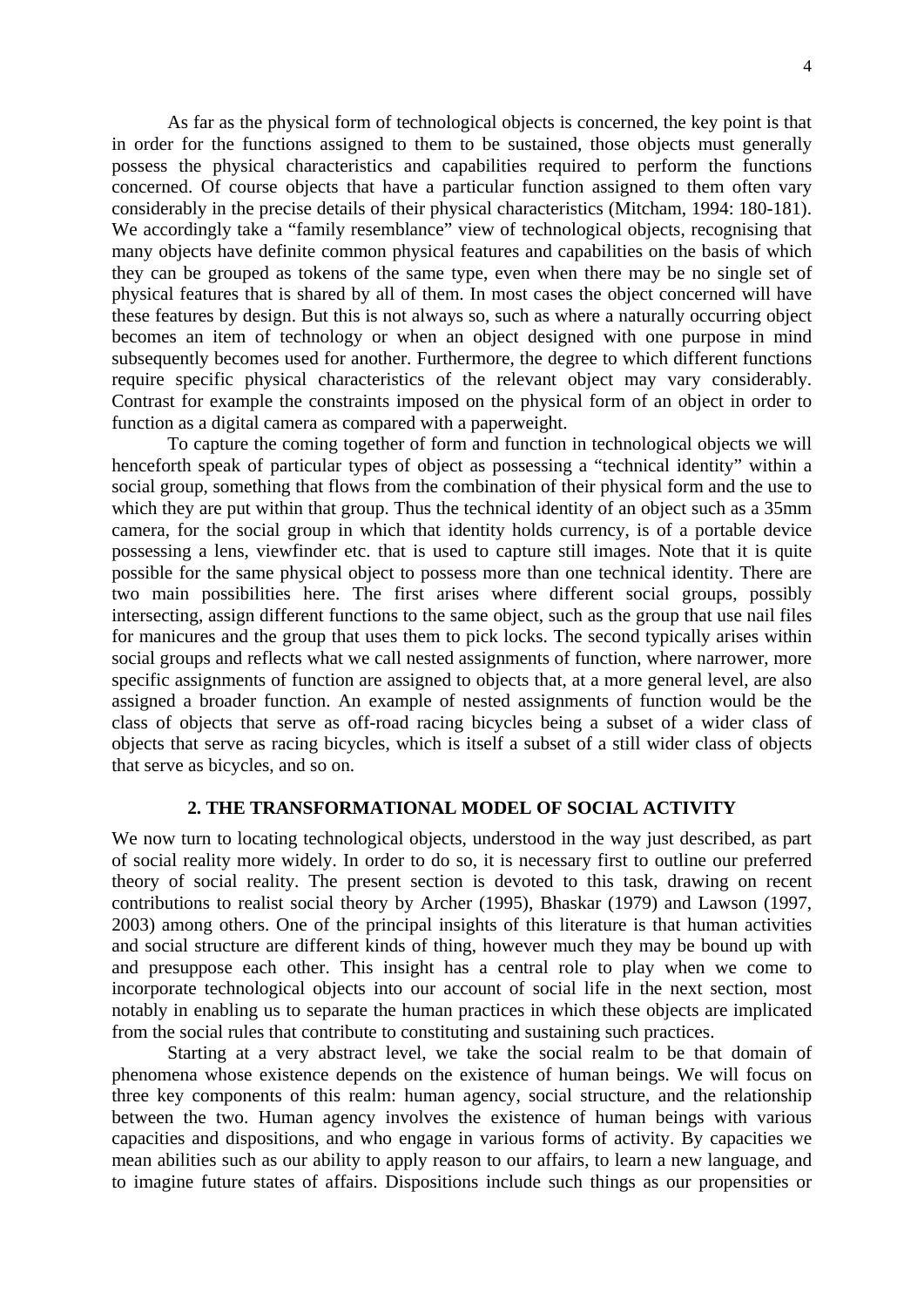inclinations to act in certain ways, such as to tell the truth, to work hard, and to avoid pain. Human activities are then the part-product of human capacities and dispositions in operation, and range from deliberate actions based on conscious reasoning through to routine behaviour based on tacit knowledge.

Social structure consists of social rules, relations, positions and the like, which both enable and constrain human activity. Take the case of social positions such as CEO in a public company, airline pilot or school teacher. Each of these positions involves various roles, routines and duties, the performance of which is generally associated with and expected of the people who occupy them. And it is in providing a locus of these roles, routines and duties, both for incumbents and third parties, as well as indicating what kind of behaviour is discouraged or ruled out by them, that such positions inform and govern human activity. Furthermore, and contrary to rational choice models in which actors are portrayed as at all times engaged in making choices on the basis of maximising calculations, we contend that one of the most striking features of social life is the extent to which human activities take the form of routines that are enacted without much in the way of conscious thought. The pervasiveness of routines is indicative of the "pull" that social structure in general and social rules in particular have on human activities, even where, as we will explain below, the rules in question have not been directly internalised by the actors concerned.

A key feature of the theory we are advocating is that human agency and social structure are recursively organized. That is to say, it takes the view that social structure is constantly reproduced as a generally unintended consequence of our activities, where those same activities presuppose the very structures that are being reproduced. Thus by filling the position of a CEO, an airline pilot or school teacher, and performing the various roles and duties associated with that position, current incumbents contribute to the reproduction of these positions and their associated practices, and, to the extent that they innovate and depart from existing norms, perhaps also to their transformation over time.

In the next section we will show how the technical identity of the technological objects that surround us depends on the link between certain kinds of social rules and routinized practices or what we will simply call routines. It is therefore necessary to develop in more detail a conception of this link consistent with the broader perspective on social organization provided by the TMSA. By social rules we mean generalized procedures of action that are expressible as injunctions of the form "if X in situation C, do Y", and where "do" is to be interpreted as a placeholder for phrases such as "this counts as", "take this to mean", "refrain from" and so on.<sup>iii</sup> These rules are sustained in virtue of being accepted by, and implicated in the activities of, members of a social group (where in the limit a group may consist of just one individual), often in ways that require some kind of interdependence between their actions. A notable feature of social rules is their normative force, namely that in the group in which the rule holds, if it is the case that  $X$  in situation  $C$  then one ought to do Y. An important source of this force is the possibility of sanctions being levied against individuals who fail to conform to the rule, since in breaking a rule an individual can be judged to have acted wrongly or inappropriately.<sup>iv</sup>

Notwithstanding the possibility of individuals acting in contravention to some social rule, the existence of normative procedures of action within groups of individuals implies regularities in the actions of those individuals. Indeed the prevalence of such regularities in human social life is one indicator, as noted earlier, of the "pull" that rules exert on our actions. We will define behavioural regularities as one or a series of actions that are regularly performed by individuals and use the term routines to refer to behavioural regularities that are conditioned by some social rule.<sup>v</sup> Since routines on our definition are a subset of behavioural regularities, our account leaves room for regularities in the behaviour of individuals that do not issue from pre-existing social rules, for example when members of some group simply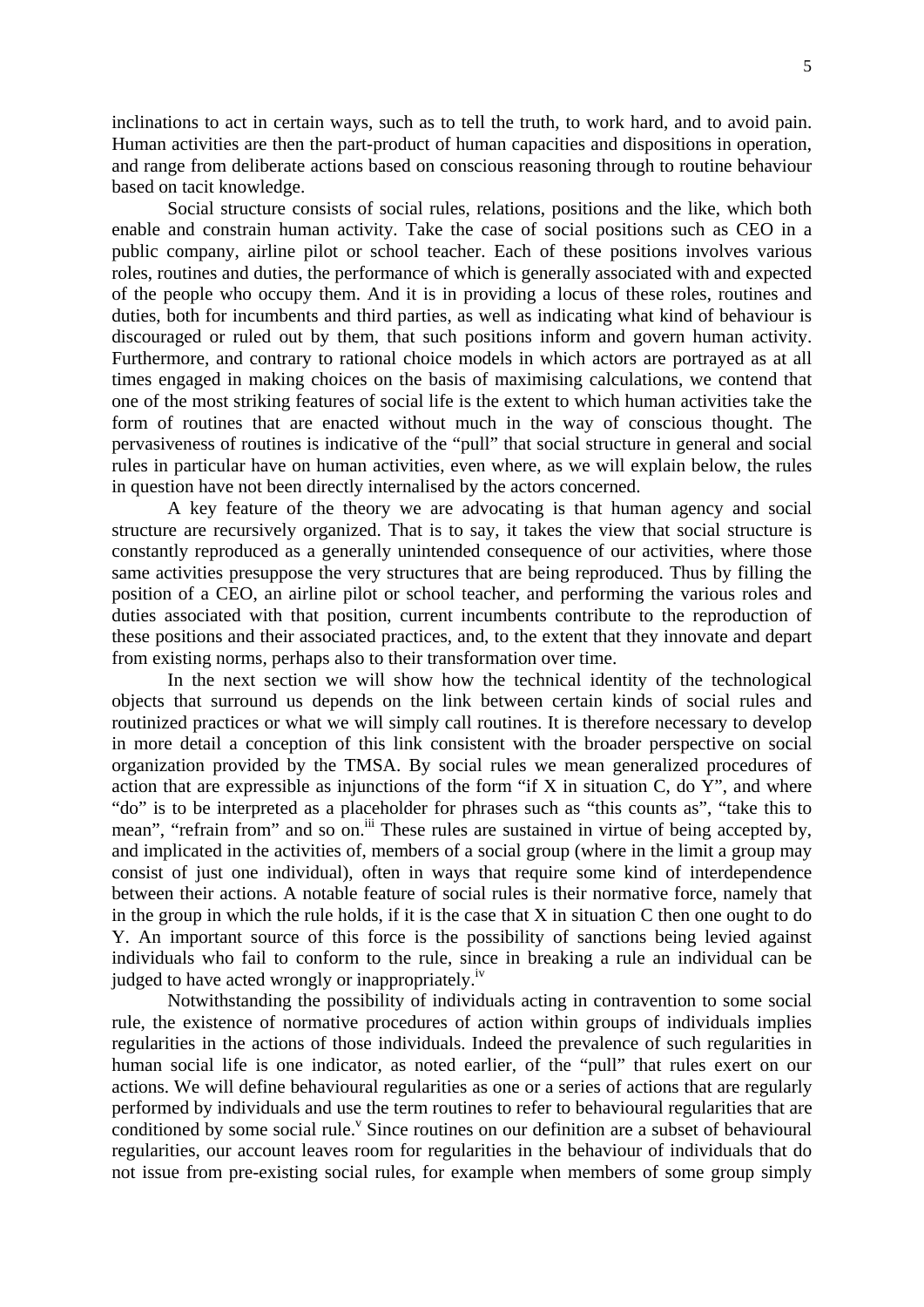fall into doing something in a particular way, such as congregating at a particular table at lunch. Here the regularity is not the causal product of any pre-existing rule, at least at first, although a rule may quickly emerge over time and it will be noticed if a group member violates it by sitting at another table, arriving at the "wrong" time, and so on.

In order to understand the relationship between routines and social rules it is useful to distinguish three ways that rules may contribute causally to the determination of behaviour. The first and most obvious is where people follow rules in a deliberate, conscious way, such as the novice attempting to comply with the instructions given by a tennis coach, or when we follow the instructions in a computer manual or a cookbook. This case is perhaps the least interesting in the present context, since people who are engaging in routine behaviour are typically not following rules in this manner. We generally do not need explicit rules, manuals and so on, once activities have become routine. Indeed, routines are widely regarded as an expression of tacit knowledge, that is, of knowledge or skills that are deployed without much in the way of conscious engagement and which people may not always be able to state in propositional form (Cohen et al., 1996: 658; Cohen & Bacdayan, 1994; Lazaric, 2000).

The second possibility is where people have learned and internalised rules in a way that they are no longer at the forefront of the conscious mind when implicated in action. Rules of this kind are often recoverable by the conscious mind (Lawson, 1997: 178-179). For example, a jazz musician might be able to cast her mind back and provide a theoretical account of the rules of particular scale substitutions that she once learned in a discursive way, but which have since become so ingrained that she can improvise in accordance with them without thinking about it (Sudnow, 2001). The third possibility, emphasised by Searle (1995: 127-147) under the heading "Background causation", is that routines may be a manifestation of people's capacity to behave in ways appropriate to particular rule structures, but where these capacities do not necessarily involve their "knowing" those rules consciously or even subconsciously.<sup>vi</sup> That is to say, there may be cases in which people behave in the appropriate way without drawing on rules that have been internalised in any way. The rules in question nevertheless have a causal role, insofar as they have to have been in situ in order for people to develop the capacities to behave in ways that are appropriate to them. Rules of grammar are a good example here, which many people are able to conform to without their being able to articulate those rules or indeed without their ever having had occasion to reflect on them in a conscious way.

On the conception of social rules and routines that we have set out, social rules are ontologically distinct from the routines they govern. Routines are forms of human activity, whereas social rules reside at the level of shared attitudes and normative commitments, even where people only become aware of those rules when they have been breached. Our distinction between routines and rules is thus similar in some respects to the distinction between the performative and the ostensive aspect of routines proposed by Feldman & Pentland (2003, 2005). Furthermore, while routines are usefully described as a form of rulegoverned behaviour, we cannot attach priority to social rules over the routines that issue from then. The first point to note in this respect is that social rules do not act deterministically, since rules only ever dictate what should, could usefully or ought to, be done in particular circumstances, rather than what will be done. The second point is that not only are routines the product of social rules, even if only indirectly via the route identified by Searle, but that the maintenance of those rules also depends on the routines that may issue from them. That is to say, once established, social rules condition routines, while these same routines contribute to the (unintentional) reproduction and possible transformation of the rules that shape them.

The distinction we introduced earlier between routines and other types of behavioural regularities is useful because it allows us to say something about the way in which social rules come about. In many cases of course, rules are the product of deliberate design, such as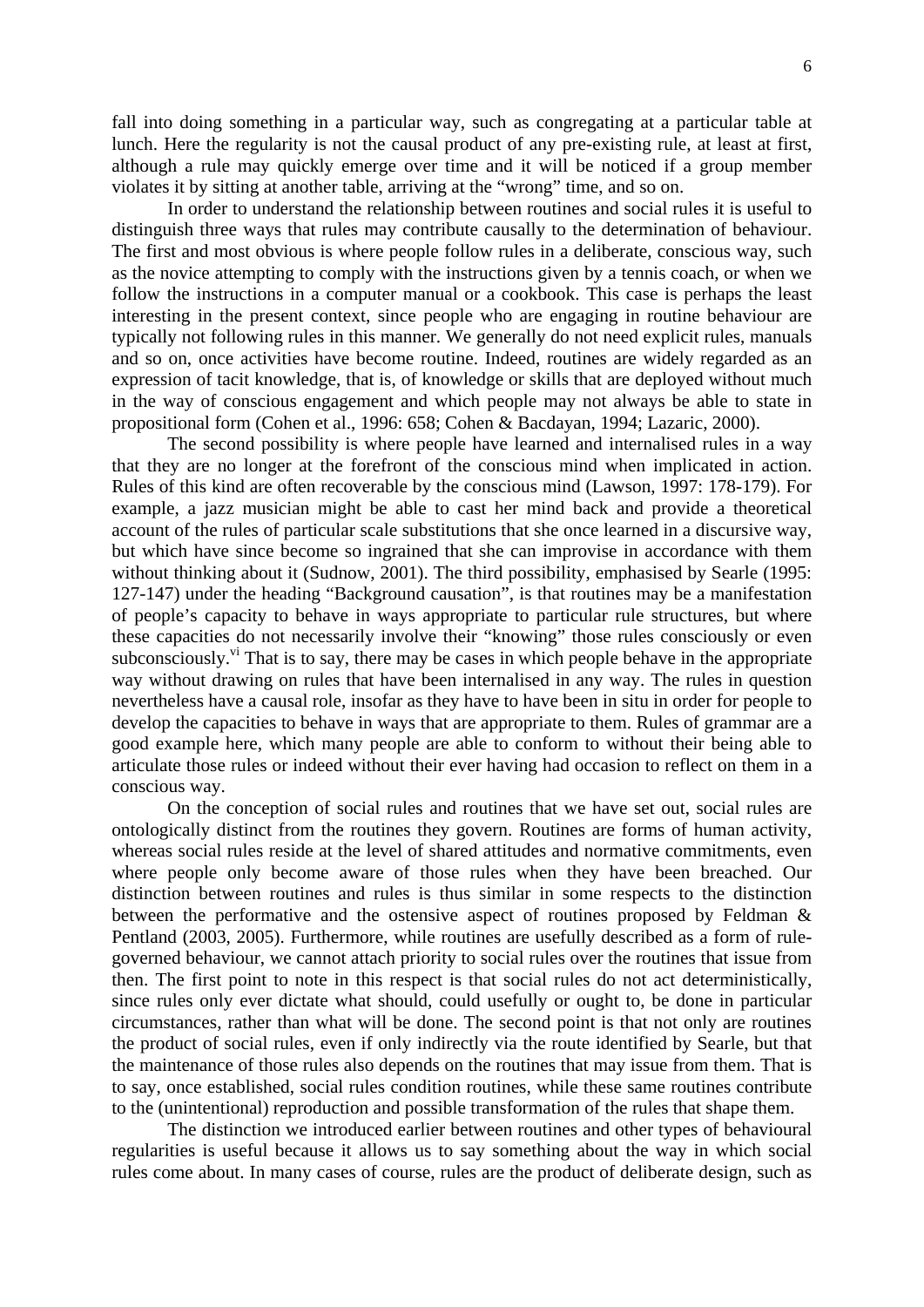the button-pushing sequences inscribed into digital equipment that have to be closely followed in order to produce particular results. Yet in other cases social rules emerge spontaneously in social systems without being intended by any individual or organization, for instance where a social rule emerges out of what was simply a behavioural regularity as per our earlier lunchtime table example. Once such regularities become accepted as being the appropriate way to act in that sort of situation, they start to engender social rules with normative force, which may then pass on and/or be taught to others. Thus while we have been focusing on the reproduced, and to this extent stabilising, quality of routines, we do not deny that routines may change, be this in response to exogenous or endogenously generated pressures (Feldman, 2000, Feldman & Pentland, 2003, 2005). We will come back to this point below.

### **3. IMPORTING TECHNOLOGY**

We are now in a position to extend the TMSA just described by incorporating into it the conception of technological objects presented in Section 1. In so doing we will develop an account of the social structure that underpins our relationships with technology and that is reflected in our routinized practices when we interact with it.

 Our starting point is the notion of an assignment of agentive function introduced in Section 1, which we argued are partly constitutive of technological objects. From the perspective of the TMSA assignments of function should, we contend, be understood as social rules. Recall that we defined social rules as generalized procedures expressible by suitable transformations of the formula "if X in situation C, do Y", where these rules are sustained in virtue of being accepted by, and implicated in the activities of, members of a social group. In respect of technology, the assignment of function to a certain type of object is one such procedure, expressible as an injunction of the form "objects with such-and-such physical characteristics are for this purpose within such-and-such situation".

Consider a technological object such as a microwave oven. For something to qualify as such in terms of our earlier account arises from a general association between objects that possess the physical characteristics required to enable people to heat food by microwave radiation, and an assignment to that type of object of the function of enabling people to heat food. We suggest that, in terms of the TMSA, this assignment of function is a type of social rule, expressible as an injunction of the form "an object comprising a cooking chamber, a revolving tray, a magnetron and a waveguide, has the function of enabling people to cook food".<sup>vii</sup>

Locating our theory of technological objects within the TMSA in this way makes it possible to expand on some aspects of our earlier account. The first point here is that the assignment of some function to an object does not require the members of the group concerned to think of that object explicitly in terms of its components or the function assigned to it. Typically we just see a microwave oven, rather than a rectangular object made of plastic, glass and metal to which we then consciously attribute the function of allowing us to heat food. This suggests that, in general, we do not actually consciously apply rules to objects in order to recognise them and interact with them in the appropriate way, but that we have either internalised the rules as tacit knowledge or else developed capacities or dispositions to act in accordance with the relevant rule structures (the case of "Background Causation" mentioned above). Of course there are exceptions, notably when the assignment of function to an object is new to us or has recently changed. In such cases the conscious mind is likely to have a role to play in our engagement with, or employment of, the object. But as time goes by, the subconscious mind tends to take over, the assignment of function becoming part of our tacit rather than discursive consciousness.

The TMSA also makes clear the recursive nature of the relationship between assignments of function to an object and our use of that object in some activity, that the social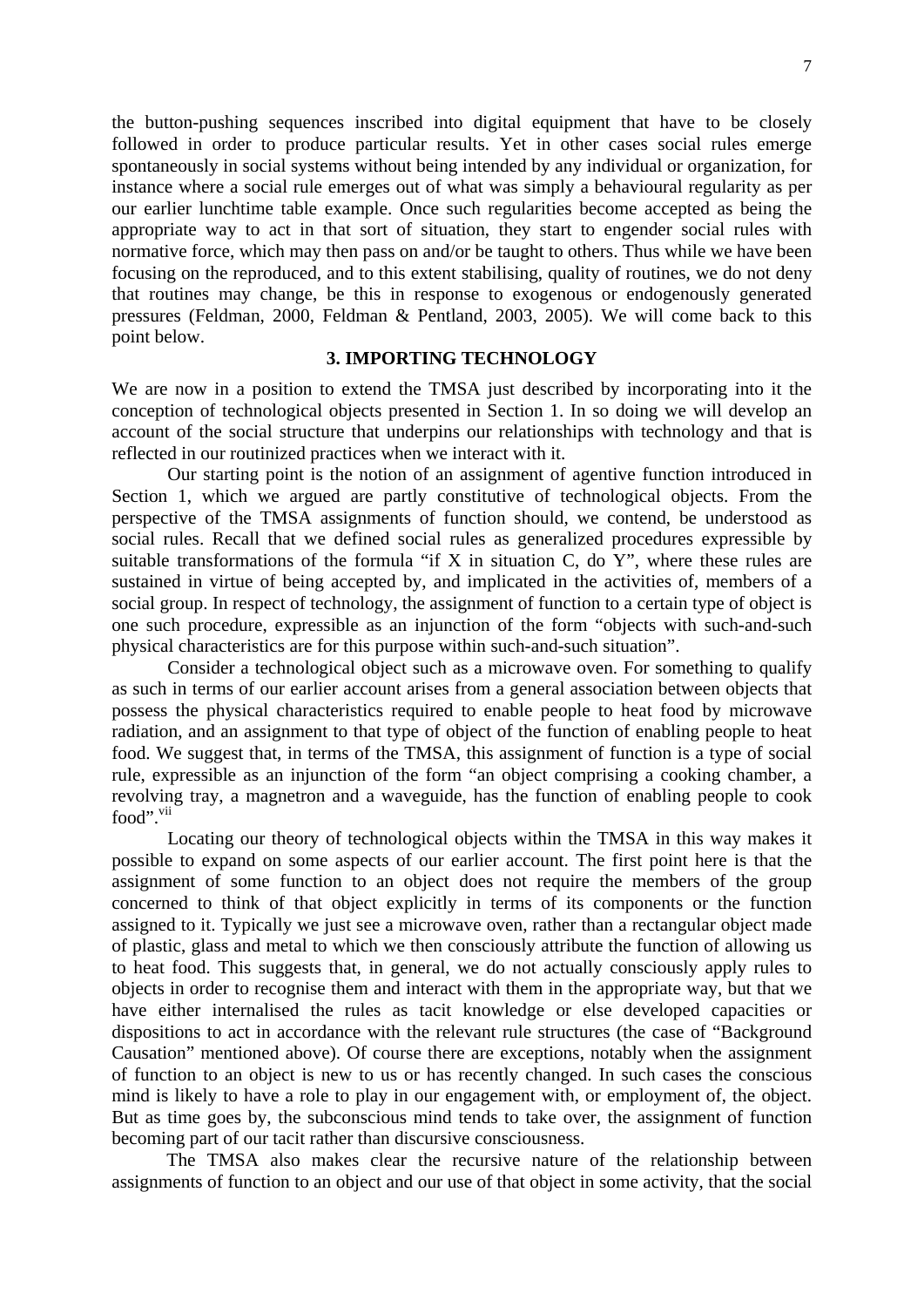rules and the routines they facilitate are at once a condition for and a consequence of the other. Further, as a type of social rule assignments of function exhibit normativity. Once an assignment of function to a certain type of object takes hold and becomes established in a particular group, then it becomes a matter of general policy, a social rule with normative force. Can we be said to break rules when this amounts to no more than our acting contrary to certain Background dispositions? Yes, because there is often a clear sense in which we can be wrong about things, even often where we are unable to articulate the relevant rule (e.g. where we can see clearly that there is something wrong with the grammar of a sentence but can't identify the rule or rules broken). And for most of the technological objects that we encounter during our lives the relevant rules already exist, and we learn to behave in accordance with them, either in the process of growing up or when we encounter new technologies we had not come across before.

This completes our theoretical account of the ontology of technological objects and how such objects come to be the familiar things that make up so much of our taken-forgranted world. We have argued that the identity of technological objects is underdetermined by their physical characteristics, that in addition to their material form there is an inherently social aspect to the identity of such objects that flows from the use to which they are put within a social group. The groups in question vary in size and may be so large as to include almost everyone. We have attempted to demonstrate how the continued maintenance of the technical identity of technological objects depend on the relevant assignments of function being continuously confirmed by, and sustained in, the routinized practices of the members of the group concerned. And as we have just observed, the technical identity of technological objects contribute to constituting the activities in which they are implicated.

### **4. PUTTING THE THEORY TO WORK**

Although we regard the project of formulating an abstract theory of technological objects as useful in its own right, many readers will rightly be interested in how it bears on more concrete issues in organizational research. Given the very general level at which the theory has been developed the range of potential applications is liable to be extremely broad, ranging from areas such as product design, marketing and the organization of work within management, through to fields as diverse as science and technology studies, culture studies and ethics. Since we cannot hope to address all these possible areas here, we will instead demonstrate our framework by applying it to a particular area that has been receiving increasing attention in the recent literature: technological change issuing specifically from user-driven innovation (Baldwin, Hienerth & von Hippel, 2006; Franke & Shah, 2003; Hienerth 2006; Oudshoorn & Pinch, 2003; Shah, 2006; Ulrich, forthcoming 2007; von Hippel 2005).

 To provide us with a site to unpack and illustrate some of the implications of our theory for user-driven innovation, we will begin by relating a recent episode of technological change. The object at the centre of our account is the phonograph turntable, and the story we will relate concerns its transformation from a pure playback device into a musical instrument in its own right. The story has two parts, the first covering the transition from pure DJing to turntablism in hip-hop music and beyond, and the second covering the subsequent development of digital players specifically designed to allow users to perform various techniques associated with "classical" turntablism. For those unfamiliar with the term, a turntablist, as distinct from someone who uses it strictly in its playback capacity, uses the turntable to create new sounds and music by physically manipulating vinyl records under a turntable stylus, in conjunction with an audio mixer.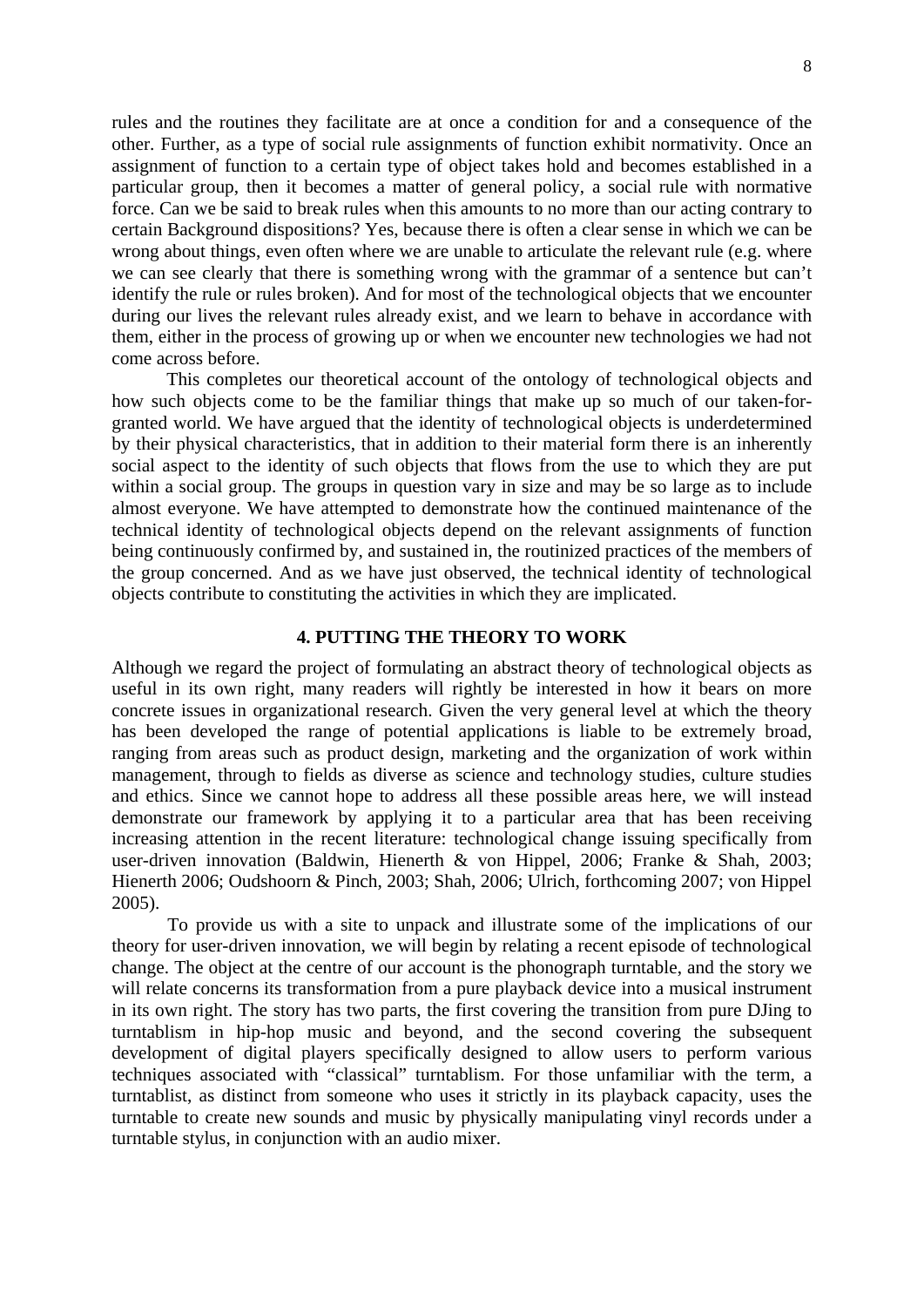#### **A Brief History of Turntablism**

The mass appropriation of the phonograph turntable as a musical instrument is often attributed to the influence of a number of prominent DJs associated with the emergence of hip-hop music in the Bronx in New York during the 1970s. However, the idea of using turntables as sound-generating devices in larger musical performances is actually far older than this, having been pioneered by the avant-garde composer John Cage (1939) and, during the 1940s, the father of *musique concrete* Pierre Schaeffer (Hodgkinson, 1987). Groundbreaking as Cage and Schaeffer's innovation was, however, it did not catch on and it was only with the advent of hip-hop DJing that the conception of the turntable as a musical instrument in its own right became widespread (Brewster & Broughton, 1999; Demby, 2003; Schloss, 2004; Souvignier, 2003; White, 1996). The account that follows therefore concentrates on the more recent history of the turntable within the DJ community (see Newman (2003) and Souvignier (2003) for histories of the turntable per se, and Chang (2005), Kitwana (2002) and Rose (1994) for social histories of hip-hop).

A key early innovation on the road to turntablism, attributed to the British dancehall DJ Jimmy Savile in 1946, was the idea of using two turntables at once to reduce the gap between songs while records were changed. This idea reached its full expression - the gap between songs disappearing entirely - with the techniques of slip-cueing and seamless mixing pioneered by Francis Grasso in the late 1960s (Souvignier, 2003: 115-117). Seamless mixing in turn opened the way to the practice of extending the breakbeat, introduced by Clive Campbell a.k.a. Kool DJ Herc in the 1970s. The breakbeat is the part of a song, often considered its most danceable part, in which percussion dominates for a few bars. Campbell's innovation was to extend the breakbeat by using two copies of the same record on two turntables, and repeating it by alternating between the turntables, starting the breakbeat section on one record immediately that it had finished on the other (Newman, 2003: 7). This technique was subsequently refined by Joseph Saddler a.k.a. Grandmaster Flash, who, with the aid of a home-made mixer and cueing device, perfected what he called the "Quick Mix" (otherwise known as "back cueing" or "breakbeat cutting"), the technique of seamlessly looping the breakbeat part of a song (Chang, 2005: 111-114; Rose, 1994: 53-54).

 These innovations, especially the technique of breakbeat cutting, were a defining influence on what became breakdancing and the collage, "cut-and paste" aesthetic that informed the development of hip-hop music (though by the 1980s most of the cutting and pasting in question would be done using samplers rather than manipulating turntables, albeit without disturbing the tradition's respect for its DJ/turntablist roots (Schloss, 2004)). Yet the development that, probably more than any other, led to the notion of the turntable as a distinct musical instrument in its own right was the advent of "scratching", a technique discovered by the then 13 or 14 year old DJ Theodore Livingston a.k.a. Grand Wizard Theodore in 1977. Livingston found that by dragging a record back and forth under the stylus on one turntable, he could generate a rhythmic scratching sound that could be juxtaposed against and used to complement music playing on the second turntable (more on this below). He liked the sound and developed and practiced the technique to the point at which he could incorporate scratching into his public performances.

 The scratch caught on and its sonic and rhythmic possibilities rapidly developed to become a defining ingredient in hip-hop and rap music. But it also began to cross over into other forms of music, with turntablists joining bands in other genres and performing a function in many respects similar to a second percussionist/colourist. An early and particularly influential instance of this trend was the Grammy-winning hit single "Rockit" (for best R&B instrumental performance) from the respected jazz pianist Herbie Hancock's 1983 album *Future Shock*, which featured distinctive contributions from turntablist and DJ Derek Howells a.k.a. Grandmixer D.ST. Turntablism continued to grow and develop over the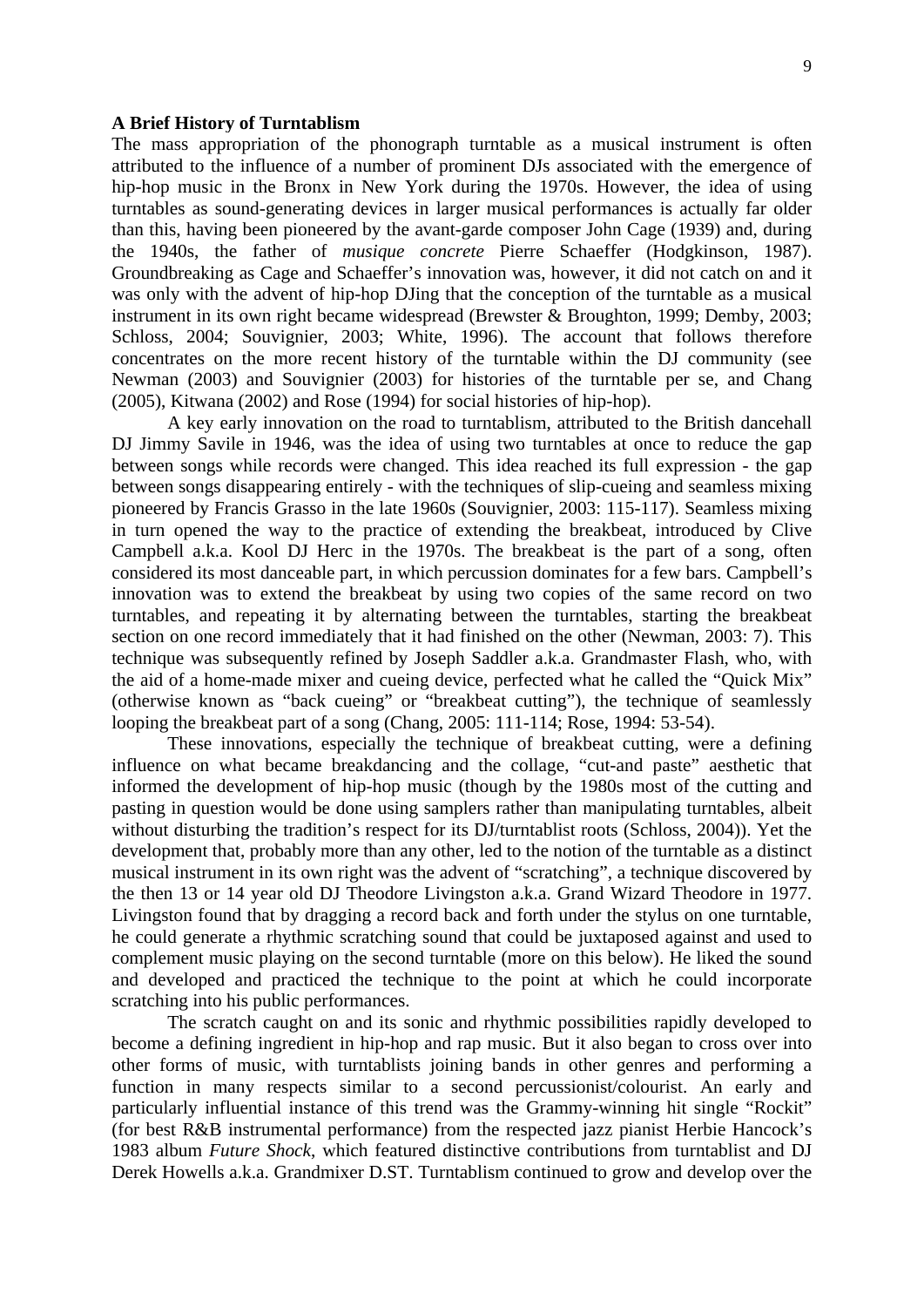80s and 90s, to the extent that it now has a firmament of virtuoso stars in its own right, "battling" contests, conventions and dedicated websites (see for example the links at http://www.hiphop-directory.com and http://www.ukhh.com). A dazzling array of practices and techniques have emerged to become standard parts of the turntablist's skillset (e.g. the "tear", "flare", and the "crab", which are achieved by the technique of "transforming" or chopping up the basic or "baby" scratch sound by manipulating the mixer in a variety of ways), many of which have been analysed and codified to facilitate their learning and reproduction by others (e.g. Souvignier, 2003; Webber, 2003). After having been refused twice and having had to negotiate a special study group to assess the pros and cons on turntable instruction, turntables are now taught as an instrument at the Berklee College of Music (Hayes, 2004; Muther, 2004; Small, undated), one of the most prestigious music schools in the U.S.; the musicians union in L.A. now counts turntablists amongst its members (Webber, 2003: 103); and a turntablist has even been a featured instrumentalist in a recent cover story in the respected mainstream jazz magazine *Downbeat* (Jason Kibler, a.k.a. DJ Logic, Murph, 2006). Although there are currently indications that the highwater mark of turntablism may have been reached and that the guitar is regaining ground as the instrument of choice amongst younger musicians and their returning parents (Sherwin, 2007), there remain all manner of rock, jazz, pop, nu-metal and even country music bands that include a turntablist in their ranks.



FIGURE 1 - Technics SL-1200 (MK 2)

We now turn to what is perhaps the most striking aspect about the episode we have described so far, namely that the physical form of the technological object centrally implicated in it – the phonograph turntable – remained almost unchanged throughout. The turntable of choice in the DJ community is the Technics SL-1200 manufactured by the Matsushita corporation, which was first released as a standard hi fi turntable in October 1972. Its key attribute from a DJing perspective, one that gave it a crucial advantage over most other turntables available at the time, was that it featured a variable pitch control without which beat matching would have been impossible. In addition, its direct-drive (rather than belt-drive) mechanism ensured high torque and thus fast platter acceleration, and its unusual weight made it resistant to feedback and the stylus being disturbed by vibration. While there have been different versions of the SL-1200 since 1972, the successive changes have been relatively minor and did not amount to a fundamental design change.<sup>viii</sup> More than 3 million units of the SL-1200 have been sold since 1972, and the Mark 2 version first introduced in 1978 and shown in Figure 1 enjoys an iconic status amongst turntablists not unlike that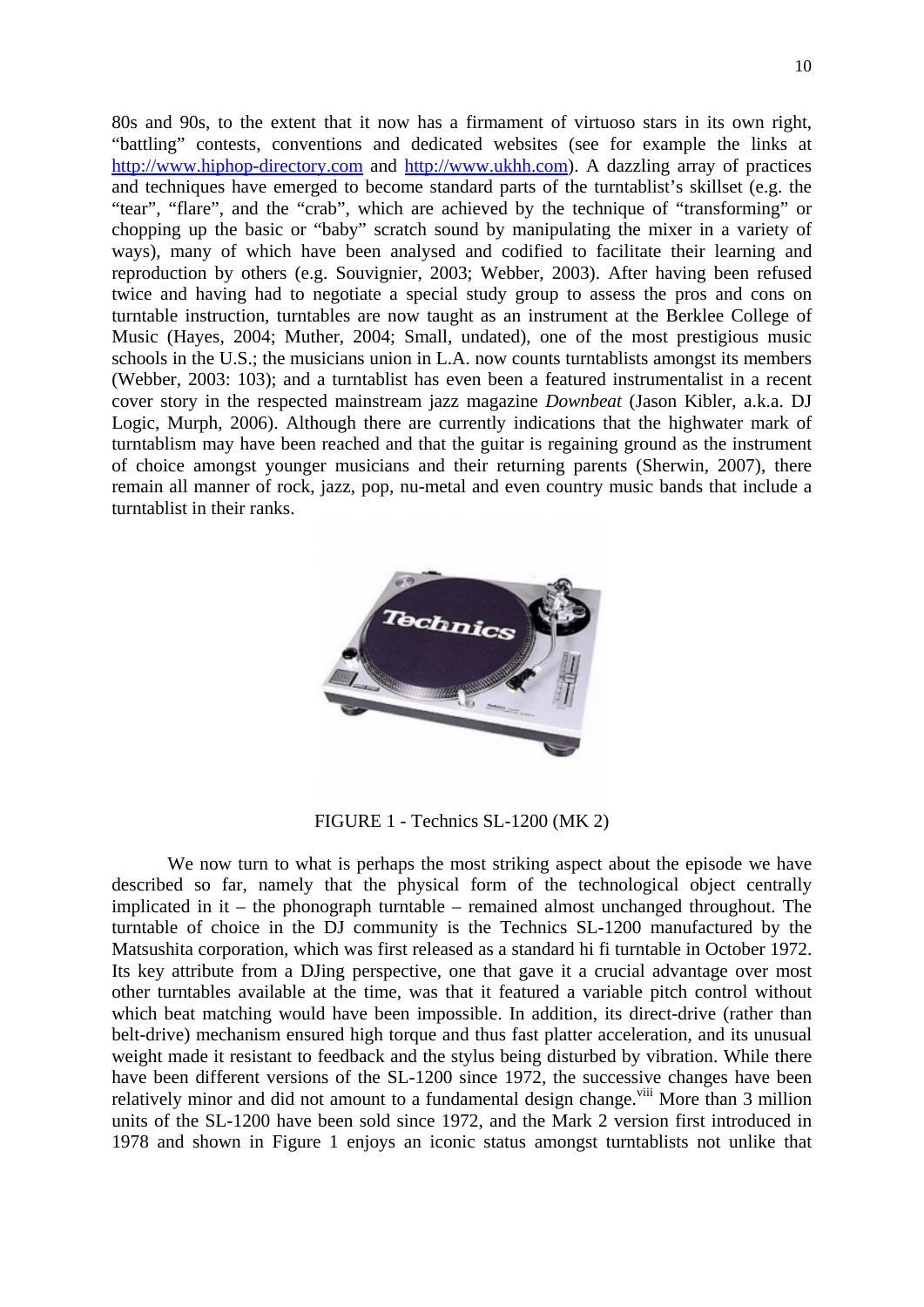associated with early model electric guitars made by companies such as Fender and Gibson during the 1950s and 1960s (http://www.sl-1200.com/top\_e.html):

The Technics SL-1200 was the turntable Grandmaster Flash and practically every other noteworthy DJ relied on. It became the only game in town. Matsushita didn't have to advertise the SL-1200 much, demand from professional DJs was always there. Nor were they under any pressure to improve or alter the design; they just kept on stamping out turntables and selling them. The SL-1200MK2 turntable debuted in 1978, but the SL-1200MK3 didn't arrive until 1989, followed by the SL-1200M3D in 1997. That's roughly one upgrade per decade. Technics continued to tinker slightly with their other turntable models throughout the eighties, but the SL-1200 design was essentially frozen (Souvignier, 2003: 43).

The dominance of the SL-1200 was in part sustained by a process of technological lock-in, a consequence of its adoption by early DJs for the reasons given above, the subsequent adoption by nightclubs who followed the DJs in this respect, and the practice of DJs performing on house turntables rather than their own. DJing and turntabilism are disciplines that require considerable practice, something that is most effectively done on turntables that have the same "feel" as those that will be used in performances. Anyone serious about becoming a DJ or turntablist would therefore have to acquire a suitable set of turntables, invariably SL-1200s, for home use. The result was that the nightclubs had little incentive to move to alternative machines on pain of undermining the performances of DJs who were practicing on SL-1200s. It was clearly also not in the interests of Technics to rock the boat by making any significant changes to the SL-1200. In short, quite apart from being widely recognized as a high-quality turntable, the SL-1200 acquired the valuable and selfreinforcing attribute of being regarded as the standard turntable among DJs and turntablists.<sup>1x</sup>

So much for the first round of innovation in our brief history, a vivid example of userdriven change that led to a radical change in the function of an existing technological object while leaving its physical form almost completely undisturbed. We now turn to the second part of our story, which is in many ways the exact reverse of the one we have just been considering, manufacturer- rather than user-led, and involving significant changes of the form of the technological objects involved. The innovation in question concerns the development of digital music players made specifically for the DJ market, initially in the form of audio CD-based devices and continuing, latterly, with the emergence of audio file-based players.

Audio CDs were first introduced into the US market in 1983 and had almost completely displaced vinyl in the consumer market by the beginning of the 1990s. Some DJs quickly followed suit and switched to the new format, taking advantage of the greater portability and durability it offered. But many others, particularly those with an interest and skills in beat matching, scratching and so on, did not. One reason for this, particularly in the hip-hop community, was the value that many DJs attached to rare recordings that could only be found on vinyl and the "crate-digging" culture that grew around this (Schloss, 2004; Wilder, 2006). But another, much more telling reason as far as turntablism was concerned, was that these skills were specific to vinyl and could not be replicated on CD players. At first, then, CD players were simply not compatible with the practices and techniques that constituted the turntablist's art.

Over time, however, manufacturers began to introduce "CDJ" players, audio CD players specifically designed for the professional DJ/turntablist. The first professional CDJ scratching deck, American Audio's Pro Scratch, appeared in 2001, quickly followed by a competing product from Pioneer (the CDJ-1000, widely regarded as a superior machine and which has become the industry standard), and subsequently by a number of others from companies such as Denon and Numark. The first Technics CDJ, the SL-DZ1200 shown in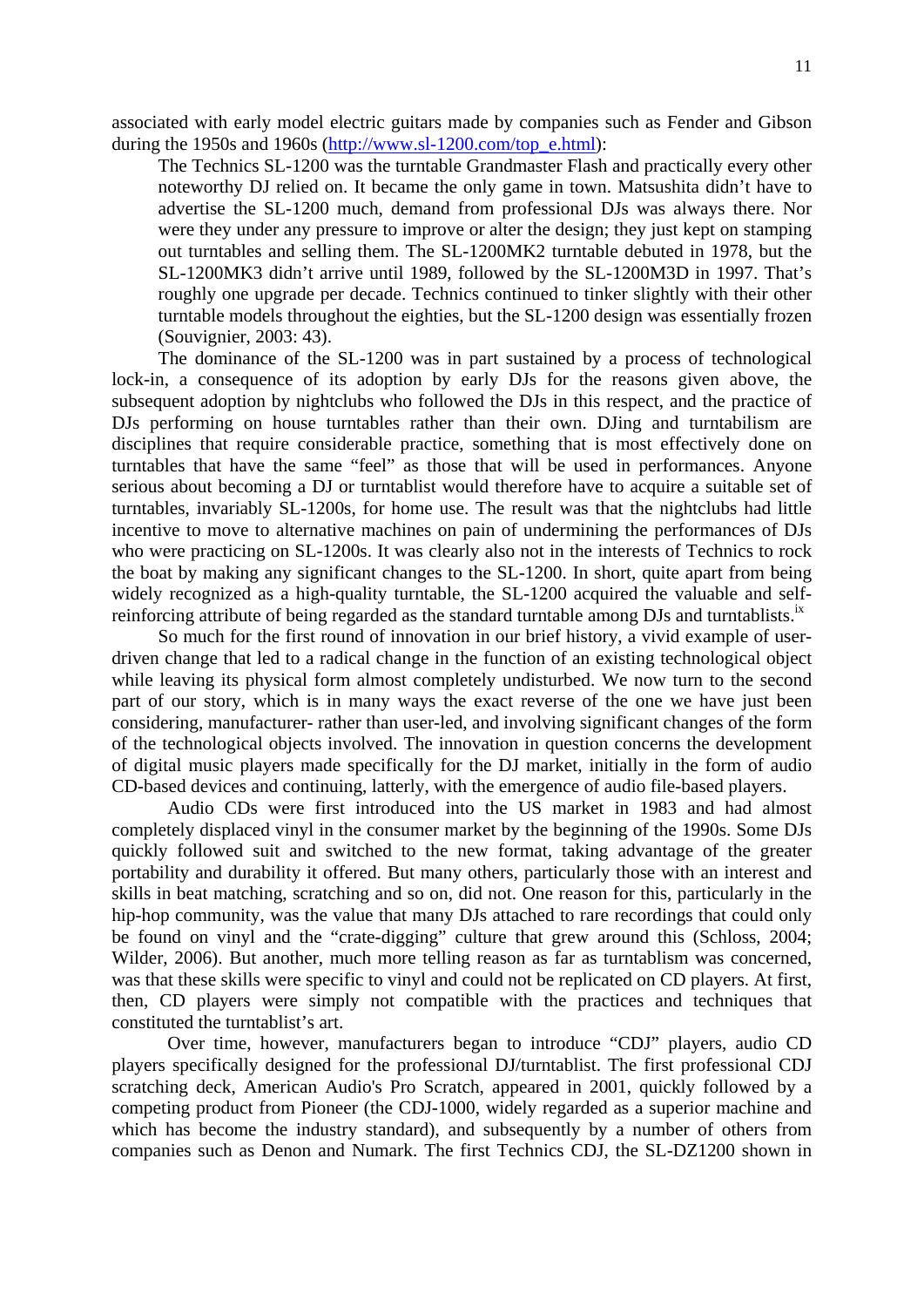Figure 2, was introduced in 2004, and explicitly designed to replicate the look and feel of the classic Technics SL-1200.



FIGURE 2 - Technics SL-DZ12000 CDJ player

The common feature of CDJ machines is a "jog wheel", a platter that facilitates manual control of the CD and allows users to replicate the audio effects associated with traditional turntablism, including scratching (in the case of the SL-DZ1200 this platter is actually motorised and with torque that is a close approximation of the classic SL-1200). The more general advantages of using CDs – size, durability, and more recently CD burning – thus became available to the DJ/turntablist, and then in tandem with various additional digital features not available on standard analogue turntables: the ability to store and instantly access particular loops, delinked pitch and time shifting, cue point setting, and so on, as well as, in some cases, onboard effects such as distortion, wah and panning. Further the CDJ machines do not have to be placed on flat surfaces to function, an advantage that has been taken to the limit in the Vestax turntableguitar, shown in Figure 3, that allows the turntablist to strap on his or her player and roam the stage as an electric guitarist might.



FIGURE 3 - Vestax S1 DJ Turntableguitar

Recent years have witnessed audio data files (such as MP3s) emerge to challenge the audio CD as the dominant digital format in the consumer audio market. With the ability to be stored, copied and transferred in much the same way as any other kind of computer file, audio files further extend the advantages of audio CDs in terms of the storage and portability of music, while also allowing DJs to play samples from a variety of non-music sources (such as films and television shows) and facilitating music sharing (particularly over long distances via the internet). For DJs this has meant the advent of a second generation of digital players, the form of which has yet to stabilise. Some of these players, such as the latest (Mark 3) model of the CDJ-1000, are little more than a CDJ to which has been added the ability to play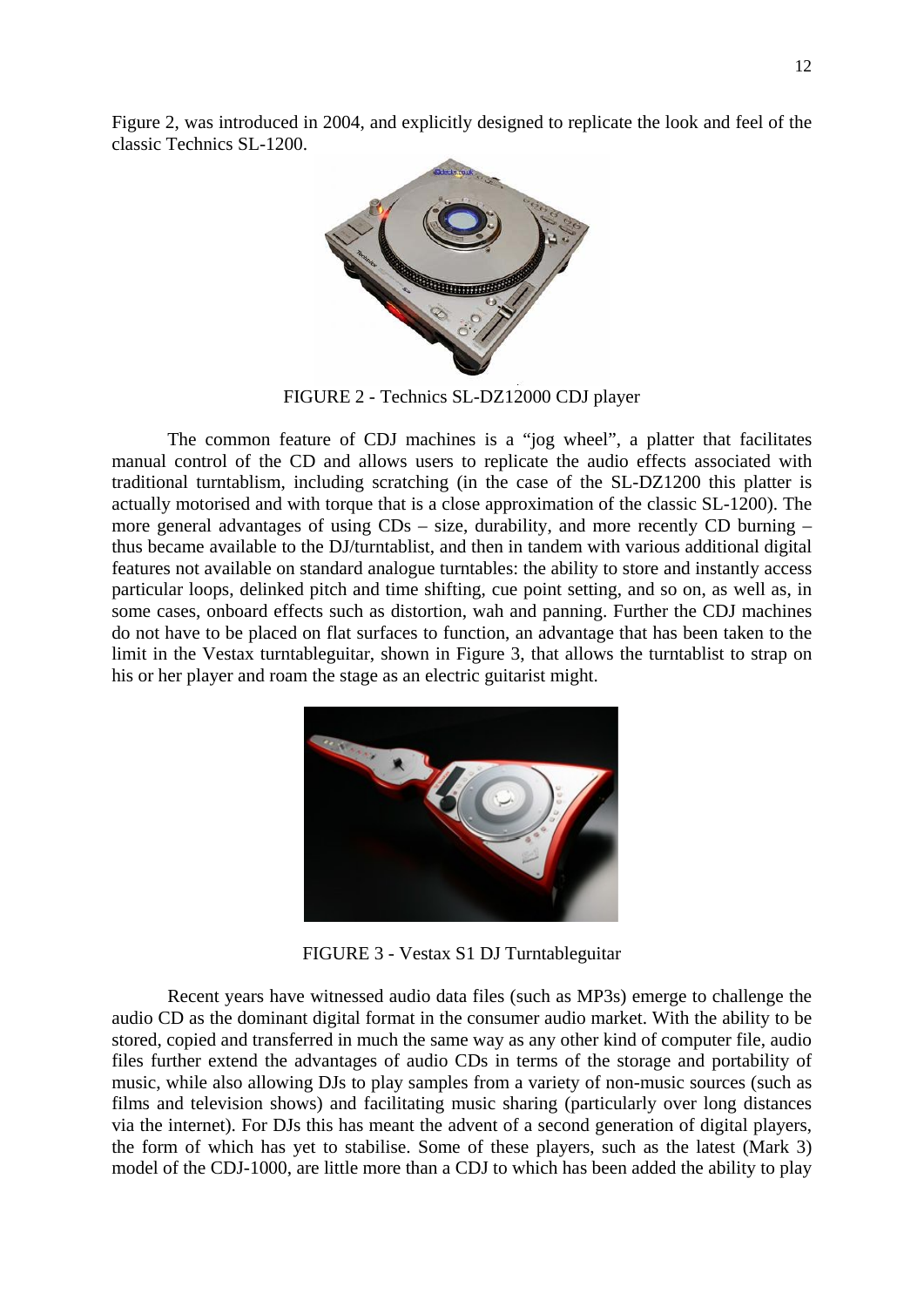audio files stored on data CDs, flash memory cards or USB mass storage devices. Other devices, such as Numark's  $iDJ^2$  shown in Figure 4, involve more radical shifts in form. Although compatible with a variety of storage devices, the  $iDI<sup>2</sup>$  does away with the CD player altogether and is instead designed to act as a DJing console for an iPod digital audio player. A further class of players, such as Stanton's "Final Scratch" system and Native Instrument's "Traktor Scratch" system, consist of vinyl emulation software that runs on a desktop or laptop computer, with manual control of the music provided by a standard turntable on which is played a vinyl record pressed with a digital timecode.



FIGURE 4 - Numark  $iDJ^2$ 

The important point about this second generation of digital players is that the move from audio CD-based to file-based players is a far less dramatic shift for turntablists than the earlier move from vinyl- to CD-based players. For what is at stake here is simply the format in which digital sounds and music are stored, rather than the method of manually controlling them as was the case in the move to CD-based players. While the trend in DJing as a whole has been towards these players, it is perhaps too early to tell how turntablists will be affected. Certainly, while some virtuoso turntablists like Richard Quitevis (a.k.a. DJ Q-bert) and Ronald Keys (a.k.a. DJ Swamp) have embraced electronic tools (e.g. in the use of computers, drum machines, samplers, and so on) they retain their traditional turntable setups.

### **5. TECHNICAL IDENTITIES AND TECHNOLOGICAL CHANGE**

The appropriation of the turntable as a musical instrument described in the preceding section provides a dramatic illustration of key aspects of our theory of technological objects: that the technical identity of technological objects is a matter of function as well as form, that form underdetermines function, that functions are assigned to objects by social groups of varying sizes, and where the functions assigned to technological objects may be the product of design, adaptation or accident. Crucially, according to our theory, the technical identities of technological objects are a real feature of the social world, sustained by being reproduced in and through the routinized practices of the groups in which they hold currency. We saw this in how the new technical identity of the gramophone turntable has become institutionalized in the performances and traditions of the hip-hop community and, more formally, in music education, professional associations and specialist publications. That the turntable is a musical instrument is no longer open to question in many parts of the music industry and, as the unequivocal air of the words "is" and "has" in the following extracts indicates, perhaps even more widely: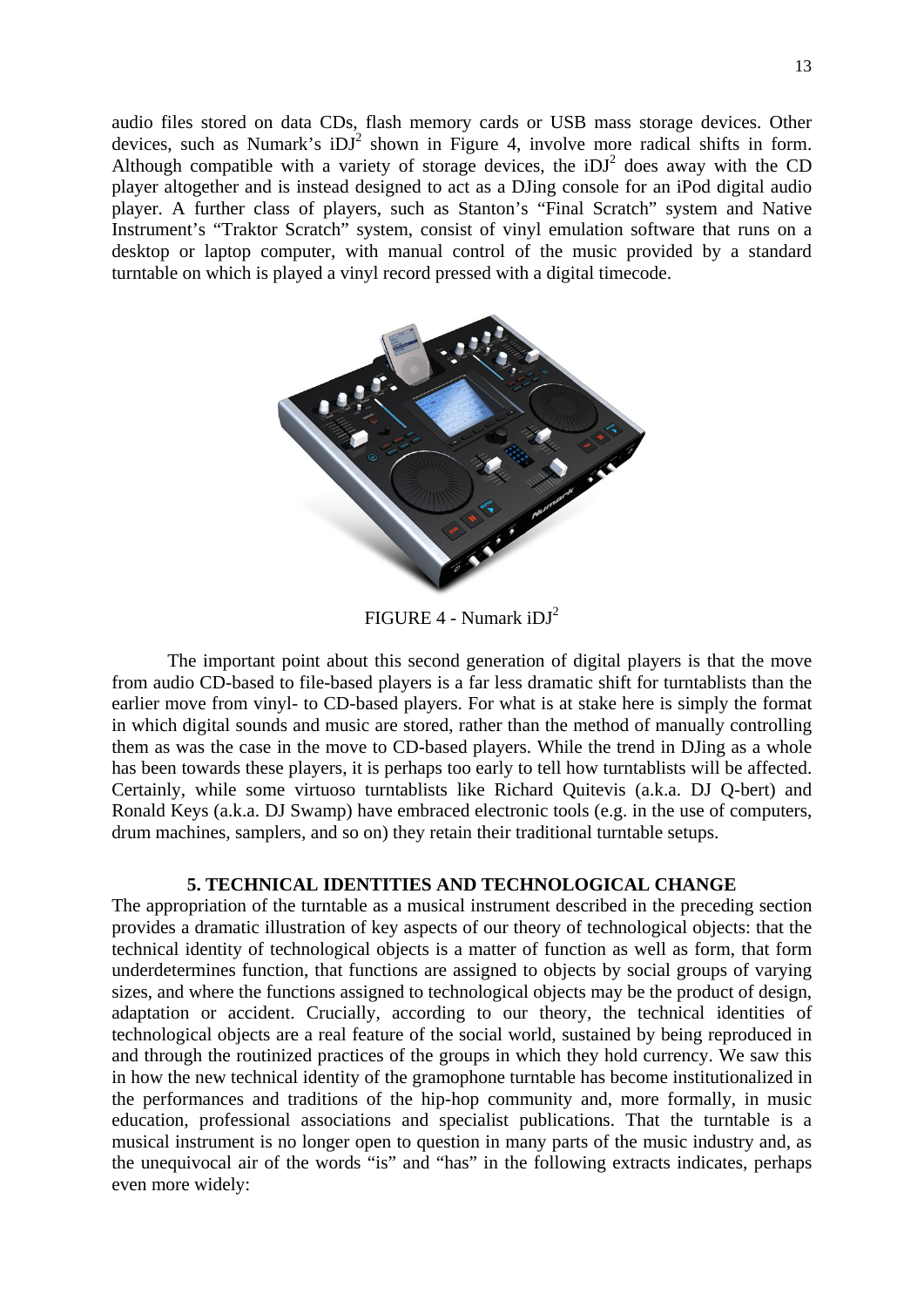Today, the turntable is no longer just for playing music, but making music (*CBS News*, 2004).

Since 1977, when a fellow named Grand Wizzard Theodore first pushed and pulled a record back and forth under the needle, the turntable has evolved from a playback device into an indispensable musical instrument – so much so that it now surpasses the guitar in annual sales (Demby 2003, *Washington Post*).

As our brief history of turntablism also makes clear, however, to say that technical identities are real once they have become established is not to say that they cannot change. More than that, it provides a clear example of how changes in technical identities may emanate purely from changes in the functions users assign to existing technological objects and therefore represents a novel kind of user-driven technological change. We will return to this issue in more depth in the next section. First, however, we need to outline a general conception of technological change consistent with the theoretical framework developed in the first part of the paper.

#### **Conceptualising technological change**

We have argued that the technical identity of a technological object flows from that object possessing a particular form and having assigned to it one or more agentive function. The form-function dichotomy suggests that technological change occurs in one of three ways: (1) a change in the form of objects to which a pre-existing function is assigned, (2) a change in the function assigned to objects with a pre-existing form, or (3) some mixture of (1) and (2). Perfectly pure cases of (1) and (2) are probably quite rare in practice because changes in the form of technological objects are usually accompanied by (often subtle) shifts in function, and vice versa. Category (3) is therefore likely to be the most common of the three. However, it seems natural to group much of the technological change we experience in category (1), where technological change presents itself as changes in the form of objects that we use to perform already-established functions. Category (2) introduces the possibility of technological change even in the absence of any change in the physical form of the object concerned.

It will be evident that the two rounds of innovation described in our brief history of the turntable are paradigm cases of our two limiting categories.<sup> $x$ </sup> The innovations in the second round, particularly the CDJ players designed specifically to facilitate turntablists' existing techniques, are an instance of the same-function-different-form variety of technological change (1). Here manufacturers took as given the new function assigned to the turntable and sought to modify existing digital playback devices to accommodate the practices associated with it. The first round of innovation, in which the turntable was transformed from music playback device to musical instrument, is a clear case of the sameform-different-function variety of technological change (2).

In conceiving of technological change in terms of changes in the form and/or function of a technological object, we are of course not claiming that every instance of technological change will alter the technical identity of the object concerned. Many changes in form, for example, are of a relatively minor, incremental, sort, such as the upgrades to the basic Technics SL-1200 since 1972. These changes alone would not have amounted to the turntable becoming anything other than what it had been up to that point. But changes in form sometimes mark a more fundamental break, such as the shift from piston to jet engines, transistors to integrated circuits, and turntables to CD players. Here it is appropriate to speak of technological changes that changed the technical identity of the engines, components and music players concerned, for there is clearly a sense in which the technical identity of a CD player, say, is a fundamentally different thing from that of a turntable, even if they share the same function at a very abstract level. Much the same kind of point can be made about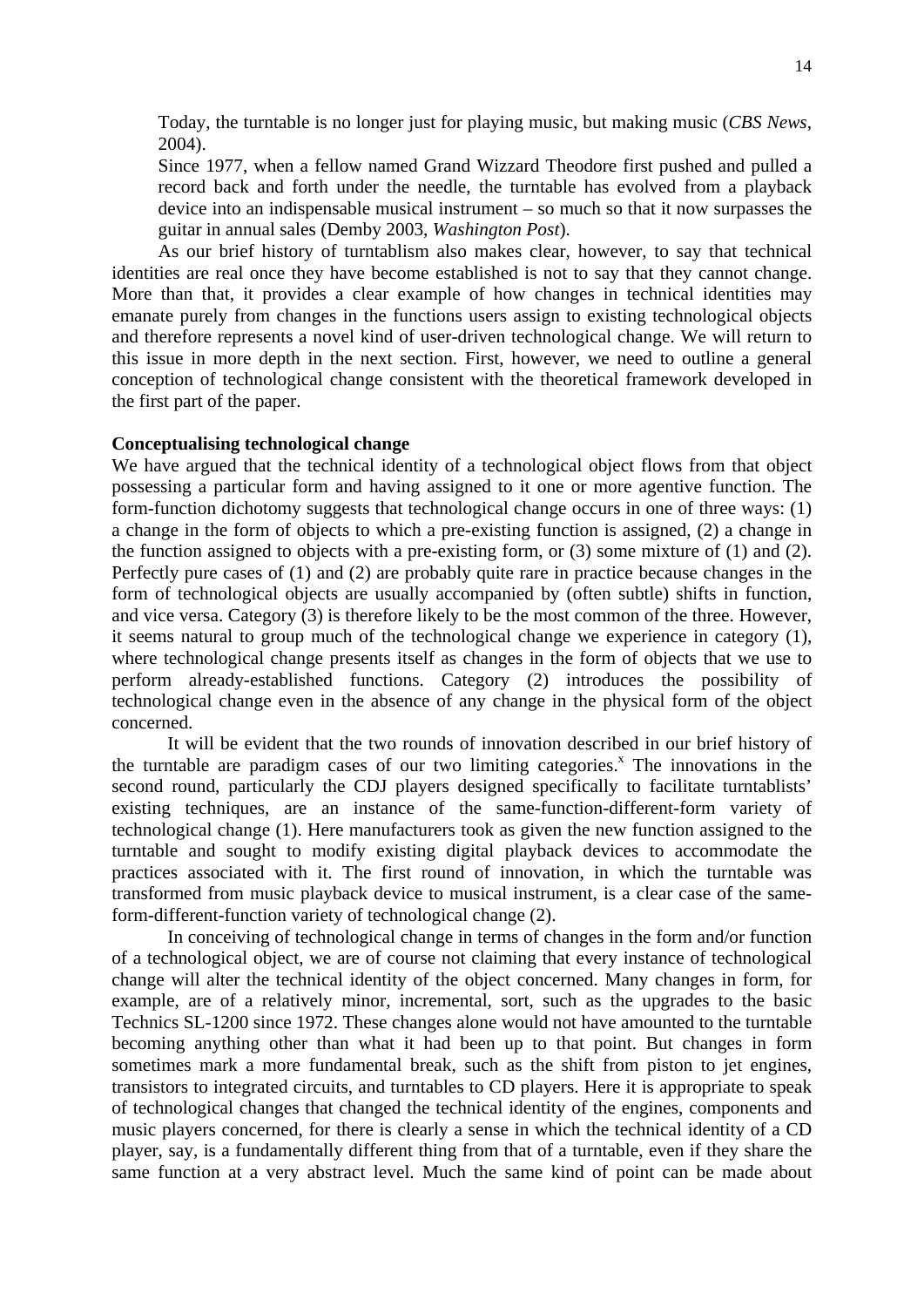variations in function. Although an important advance in the art of DJing, taking the turntable out of the parlour and into the dancehall as part of a twin turntable setup did not itself alter the technical identity of the turntable as a music playback device. Only with the more radical innovations of breakbeat cutting, scratching and the like, did the idea of the turntable as a musical instrument take hold.

### **6. USER-DRIVEN INNOVATIONS IN FUNCTION**

Having set out a conception of technological change consistent with our earlier theory of technological objects we now turn to technological change issuing specifically from userinnovations in function, a rich and topical site for demonstrating how our approach can be used to inform analysis at a more concrete level. The discussion is arranged in the form of six propositions, in each case illustrated by material drawn from our case study.

### **Proposition 1: User-driven innovations in function matter too.**

Recent research into user-driven product innovation (Baldwin et al., 2006; Franke & Shah, 2003; Hienerth, 2006; Oudshoorn & Pinch, 2003; Shah, 2006; von Hippel 2005) has shown that under certain conditions users can play a decisive role in both the generation and subsequent diffusion of an innovation. For the most part, however, this literature has concentrated on "hardware" innovations, that is, on changes in form of the objects concerned, such as hospital surgeons developing or improving pieces of medical equipment in the case of producer products (Lüthje, 2003), kite-surfers building their own harnesses and safety systems as alternatives to commercially-produced products in the case of consumer products (Tietz, Morrison, Lüthje & Herstatt, 2005), or, in the context of the case considered in this paper, Joseph Saddler jerry-rigging a microphone cue into his mixer setup (Chang, 2005: 112). To the extent that user innovations in function are mentioned at all this has tended to be with respect to changes in "technique" (Baldwin et al., 2006: 1294-1296), that is, changes in the way that an object with a given technical identity is used, e.g. surgeons developing new procedures or kite-surfers performing new tricks. Even here, however, such innovations are typically mentioned only insofar as they are associated with innovations in form.

From the viewpoint of our own theory, changes in function are as much an instance of technological change as changes in form. If so, user-led innovations in function constitute an important line of research in their own right with organizational implications over and above those connected with changes in hardware they may precipitate. Thus the emergence of new techniques associated with the use of a product such as the rodeo kayak (Baldwin et al., 2006) may attract new users and thereby expand the market for that product without any concomitant changes in form. More dramatically, and as we have seen in the case of the turntable, changes in function may even lead to wholesale changes in an object's technical identity, with the possibility of far-reaching and deep-seated effects on previously unconnected firms and markets. The questions addressed by the authors above in relation to changes in hardware – how user innovations arise, why individuals are induced to participate in community-based innovation, the role of lead users – remain relevant here too, but the focus on innovations in function also opens up new topics and issues, some of which are addressed in the propositions that follow.

## **Proposition 2: User innovations in function arise by design, or by accident in the course of human activities directed at other ends.**

Recall that, on our account, assignments of function are no more than social rules and that social rules do not determine human activities as much as facilitate and constrain them. It follows that human activities that draw on and are conditioned by existing assignments of function are likely to reflect, not only continuities with former performances, but also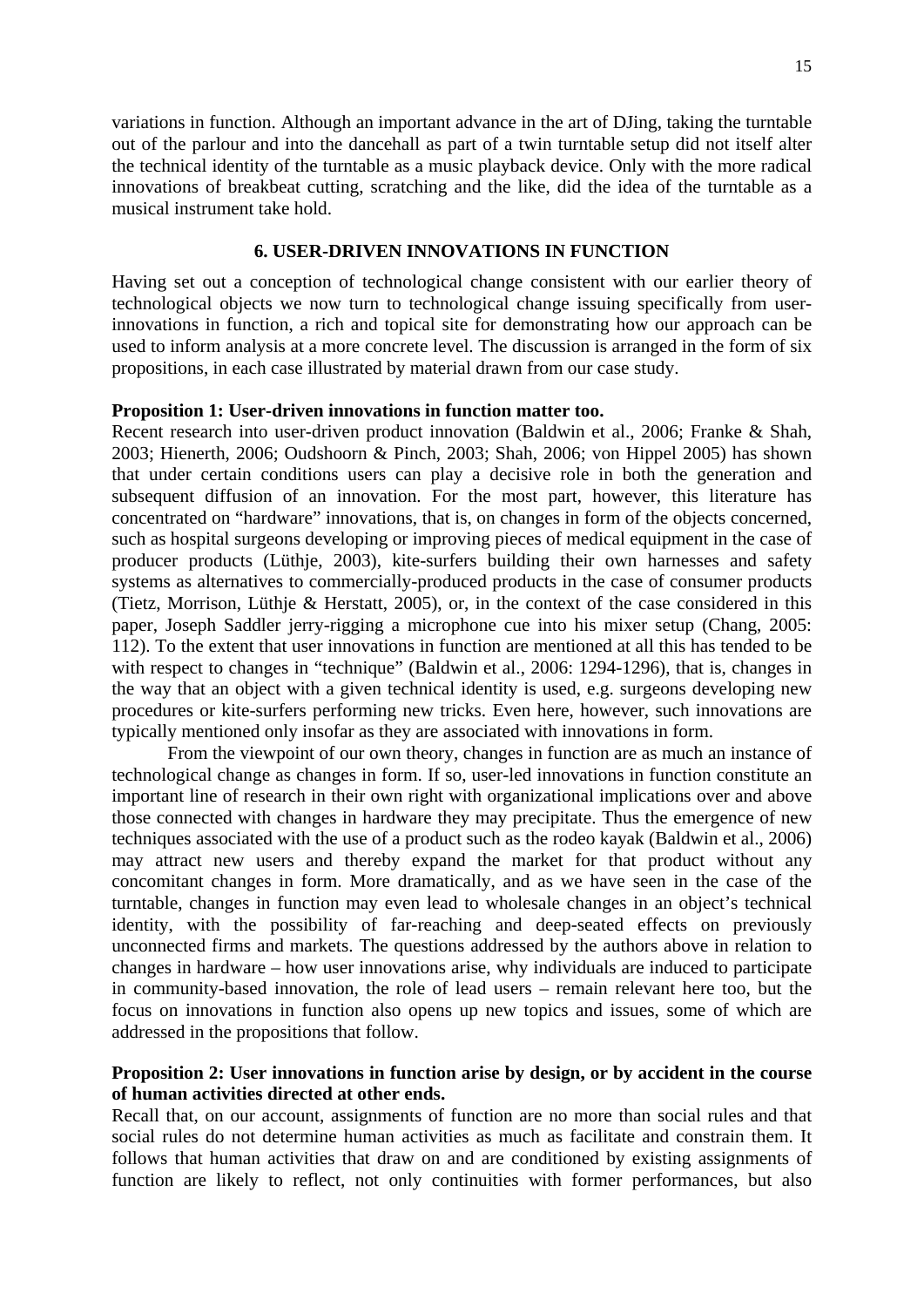variations (Feldman, 2000; Feldman & Pentland, 2003, 2005; Orlikowski, 2000) that, if they catch on, may erode what is sometimes called functional fixity in the psychological literature (Adamson, 1952; German & Barrett, 2005) and lead to the transformation or extension of those same assignments of function.

 With respect to user-innovations in function, these variations may arise either as the intended outcome of user activities consciously directed at changing the way an object is used, or as the unintended outcome of chance discoveries in the course of using an object in activities directed at some other end. Purposefully intended variations in function typically occur where (1) conventional ways of using an existing object are perceived as ineffective or improvable and alternatives are sought, (2) where a need arises for an item that does not yet exist or, if it does, is unknown to the user, or (3) where the item that would normally be used for some purpose is unavailable. The initial appropriation of the turntable in hip-hop music arguably falls most squarely into category (3), coinciding as it did with a period in which the city of New York was close to bankruptcy and budget cuts in school music programmes drastically reduced access to traditional instruments (Rose 1994: 34). The household gramophone was often the closest thing to a musical instrument available to young people in the communities concerned and so became an obvious outlet for those with musical inclinations (consciously) searching for an alternative:

An instrument is defined as a device with which to produce a musical sound. I always wanted to create music. Traditional instruments was not what I wanted to use. So growing up in the 'hood I simply chose my own (Joseph Saddler, undated).

 The development of purposely intended innovations in function follows a logic that is broadly similar to the trial-and-error problem-solving process described by von Hippel (2005) in the context of hardware innovations. In response to the perception of a new problem or need, an innovator hypothesises that the problem may be overcome by using an existing object in a new way. The innovator then tests the proposed solution, amending it in light of the results and iterating the process until a satisfactory solution is found. Joseph Saddler's development of the Quick Mix, which as we have already noted was a carefully worked out refinement of the needle-dropping technique first performed by Clive Campbell (Chang, 2005, pp. 112-113), is a good example of this process, as are many of the various subsequent innovations in turntablist techniques.

Theodore Livingston's accidental discovery of the "scratch" typifies the second kind of innovation in function that arise as a result of a chance discovery. Here in his own words is how it was made:

I can thank my mother for that. I was in my room playing music too loud. My mother banged on the door, and when she opened the door she was pointing her finger at me, telling me I had to turn the music down, or turn it off. While she was in the doorway screaming at me, I had one record playing, and was moving the other record back and forth. In a rhythmic motion. And didn't realize what I was doing until she left the room. Once I realized what I was doing, I experimented with different records. It became the scratch and the rest is history (Theodore Livingstone quoted in an interview with Todd Souvignier (Souvignier, 2003: 48); see also the interview with Billy Jam, undated).

This is a fascinating snippet for its emphasis on serendipity, namely that he happened to have been playing the music too loud, that this happened to have irritated his mother, and that, in his agitation at having her berate him, he happened to be subconsciously manipulating a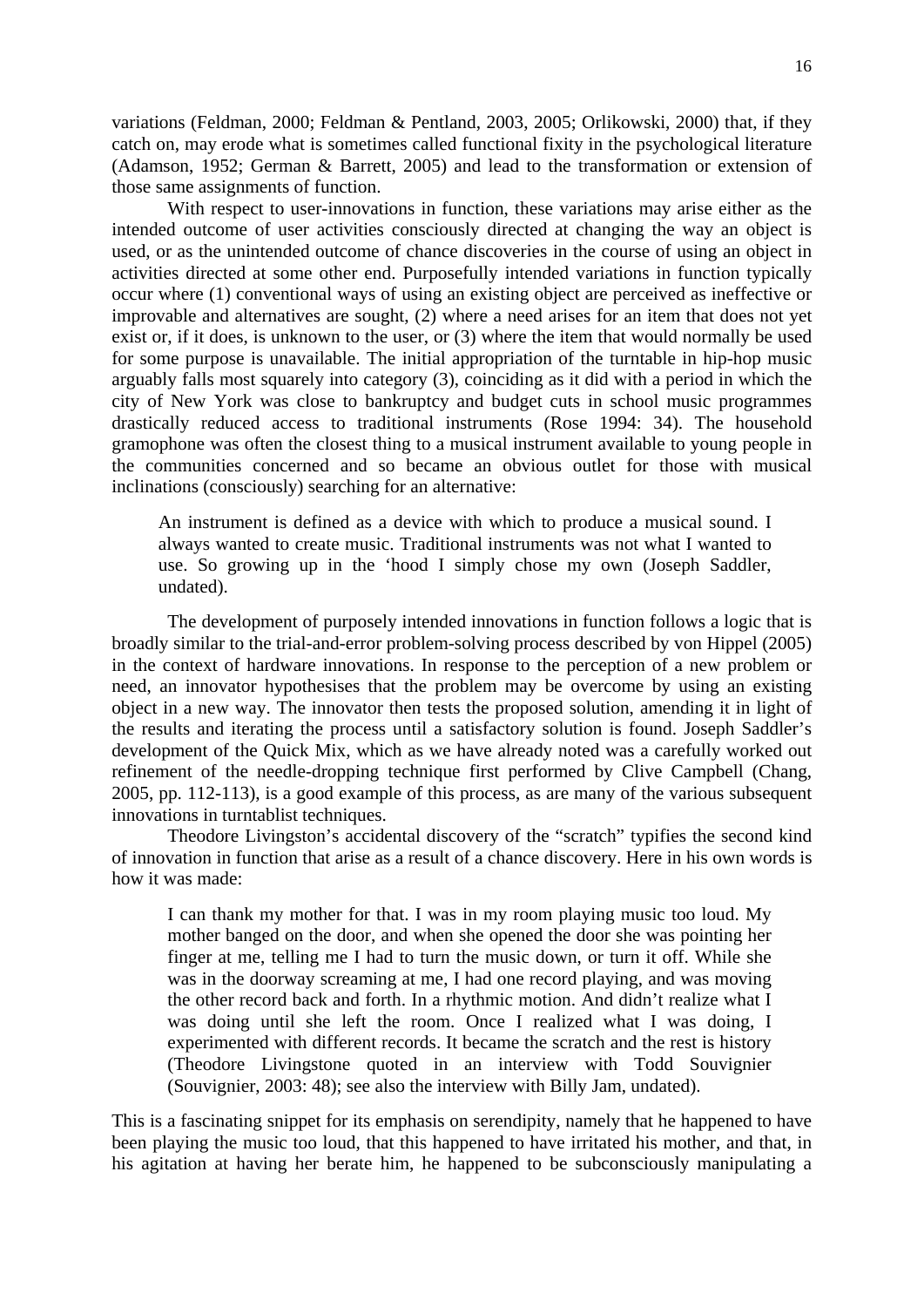turntable in a rhythmic way. All this would have counted for nothing, however, had the necessary background conditions not been in place, namely that this was someone concentrating on enhancing his already considerable DJ skills, using a two-turntable set up complete with faders. As is revealed in a subsequent interview, a key element in his discovery was that he could hear both turntables at once and was therefore in a position to notice the juxtaposition of his rudimentary scratching against the sound of the other record playing normally:

… I had one record playing on my right hand side and I was holding the record on my left hand side and back then we didn't have no cross faders … so I had all the up and down faders all the way up and whiles she was screaming at me in the doorway I was rubbing the record back and forth, so when she left the room I realised what I was doing and practiced and perfected it … (Theodore Livingstone quoted in Molly Malone, 2005).

Again, the discovery of the scratch marked only the beginning of the innovation, the bulk of which consisted of its subsequent refinement and diffusion.

**Proposition 3: Users dominate manufacturers as sources of innovations in function**  Although manufacturers have close and lengthy engagements with the technological objects they produce, this is typically spread over a diverse range of activities ranging from design and manufacture through to marketing and distribution. Users, in contrast, typically have a much narrower and relatively more intimate engagement with such objects in connection with their use as a means of achieving certain ends. If so, users as a group are likely to have a comparative advantage over manufacturers as a source of innovations in use (thus Baldwin et al. (2006) report that all of the innovations in technique in rodeo kayaking over the period of their study came from users). Of course many manufacturers seek to explore how users use and interact with their products by exposing them to focus groups, testing them in different settings, and so on. Nevertheless, sheer weight of numbers ensures that there is likely to be wider variation among users and the contexts in which they operate, than manufacturers can achieve artificially. The scope for the emergence of new uses for existing technological objects, be these the result of deliberate search or chance discovery, is thus likely to be far greater amongst users than manufacturers of these objects.

The economics of innovation also has an important role to play here. Making a commercial success of a new assignment of function to an existing object with an established technical identity is something that is likely to require significant investment on the part of manufacturers. However, once this investment is made the barriers to entry to rival producers are likely to be relatively low, since it is harder to protect a novel use of an object than it is a novel form (unless the object benefits from the kind of lock-in effects that benefited the Technics SL-1200, or already has a brand that can be transposed as in the case of new uses for existing brands of packaged goods (Wansink and Gilmore, 1999)). Thus investment in novel use by firms is likely to be discouraged. Further, it may be difficult for manufacturers to promote innovative uses of an object to a new market segment without disturbing that object's original market.

On the user side, conversely, the incentives tend to favour innovations in function over innovations in form. The key point here lies in the ability of the average user to innovate, since user-innovations in function require none of the financial capital and production know-how required for the modifications in form that are studied elsewhere in the innovation literature. Rather, the most important input for users wanting to innovate in function is time and, often, the passion to develop and perfect the skills and techniques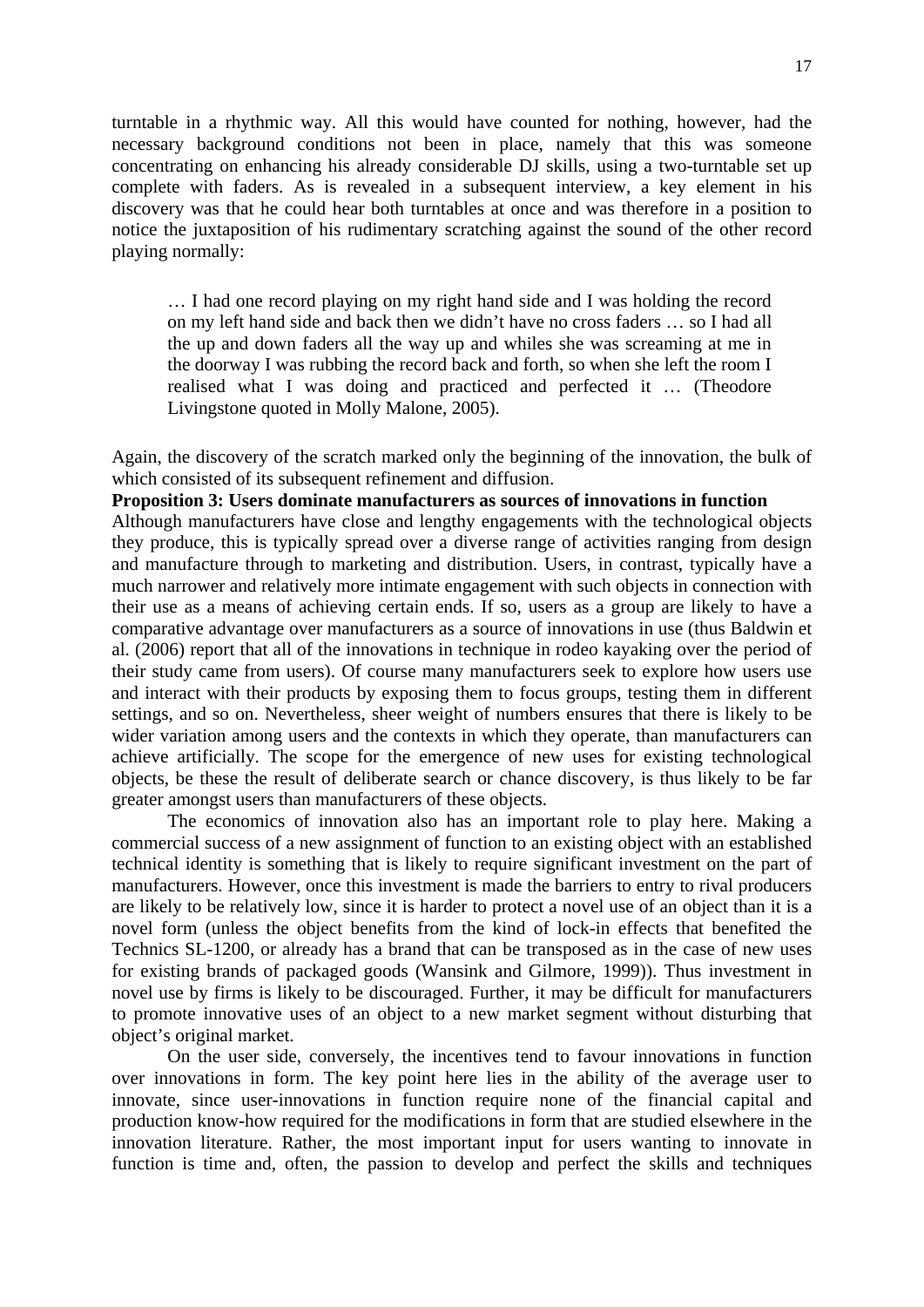involved. These are resources that youthful turntablist innovators, much like the kind of sports enthusiasts studied by Hienerth (2006) and Baldwin et al. (2006), the analogue to 'lead users' in the user-innovation literature, had available in abundance.

#### **Proposition 4. The diffusion of user-innovations in function depends on salience.**

By the salience of user innovations we mean their capacity to capture the attention of potential adopters. Salience depends on (1) various features of the innovation itself (how striking or dramatic it is in the context in which it emerges, its perceived 'fit' with the activities and self-image of potential adopters, its perceived scope for development, and so on), (2) the social status/visibility of the innovator, and (3) geographical, technological or institutional factors that influence the ease with which it can be communicated to potential adopters.

 The innovation in use in the case of the transmuting gramophone enjoyed a high level of salience from all three of these sources. In the first place, it was highly attention grabbing in that it contradicted just about everything people had been taught about playing records. As anyone who lived through the vinyl record era before the advent of turntablism will recall, scratching a record was synonymous with damaging it, and deliberately pulling a record back or slowing it down under the stylus – if it had occurred to anybody to do this at all – would have been thought likely to damage both the record itself and the turntable motor and/or drive system. Indeed, it bordered on sacrilege even to touch a record on its playing surface. It is thus with some insight and a keen sense of history that Joseph Saddler, one of the fathers of turntablism, summarizes his contribution as one of violating this last taboo:

The big DJs of the 70s would *never* touch the grooves of the record, just the edge … By using a turntable, a handmade mixer, and *placing my fingers on the vinyl*, I never really realized that I would be changing the way DJs would play music forever (Joseph Saddler, undated, emphasis in the videotape original).

 At the same time, the innovation was a perfect fit with the spirit of rebelliousness and celebration of bricolage of what became hip-hop, and subsequently sustained by a strong sense of its cultural roots in the DJ culture and associated aesthetic and normative commitments (Schloss, 2004). Moreover, the innovation quickly came to be seen as an outlet for the creativity of DJs, ripe for further development by figures like Theodore Livingston and the legions of turntablists that followed him. Further, and this speaks to the point about the social status of the innovators, many of the early DJ innovators were prominent and influential members of their communities, 'titans in the streets backed up by a major crew' (Chang, 2005: 111; see also Perkins, 1996: 5-9), who provided powerful role models for their followers to emulate and, where possible, to go beyond.

 Perhaps the most important change influencing the salience and thus the diffusion of user innovations over the last ten years has been the development of ICT media - email, the web, chat rooms, search-engine facilities and so on - that provide powerful tools for people with niche interests to find each other and to form innovation communities within which to communicate and share their ideas (von Hippel 2005). While the growth of turntablism has benefited from these media too over the last decade, it had already emerged and spread twenty years before these media had developed. Nevertheless, it did benefit from a closelyknit innovation community of its own, something that was greatly facilitated by hip-hop first emerging and developing in a small and highly-concentrated geographical location, namely the 'seven mile world' (Chang, 2005; Rose 1994, p. 53) of the Bronx in New York. This was a tightly-knit community in which participants knew what was happening, and closely observed each other.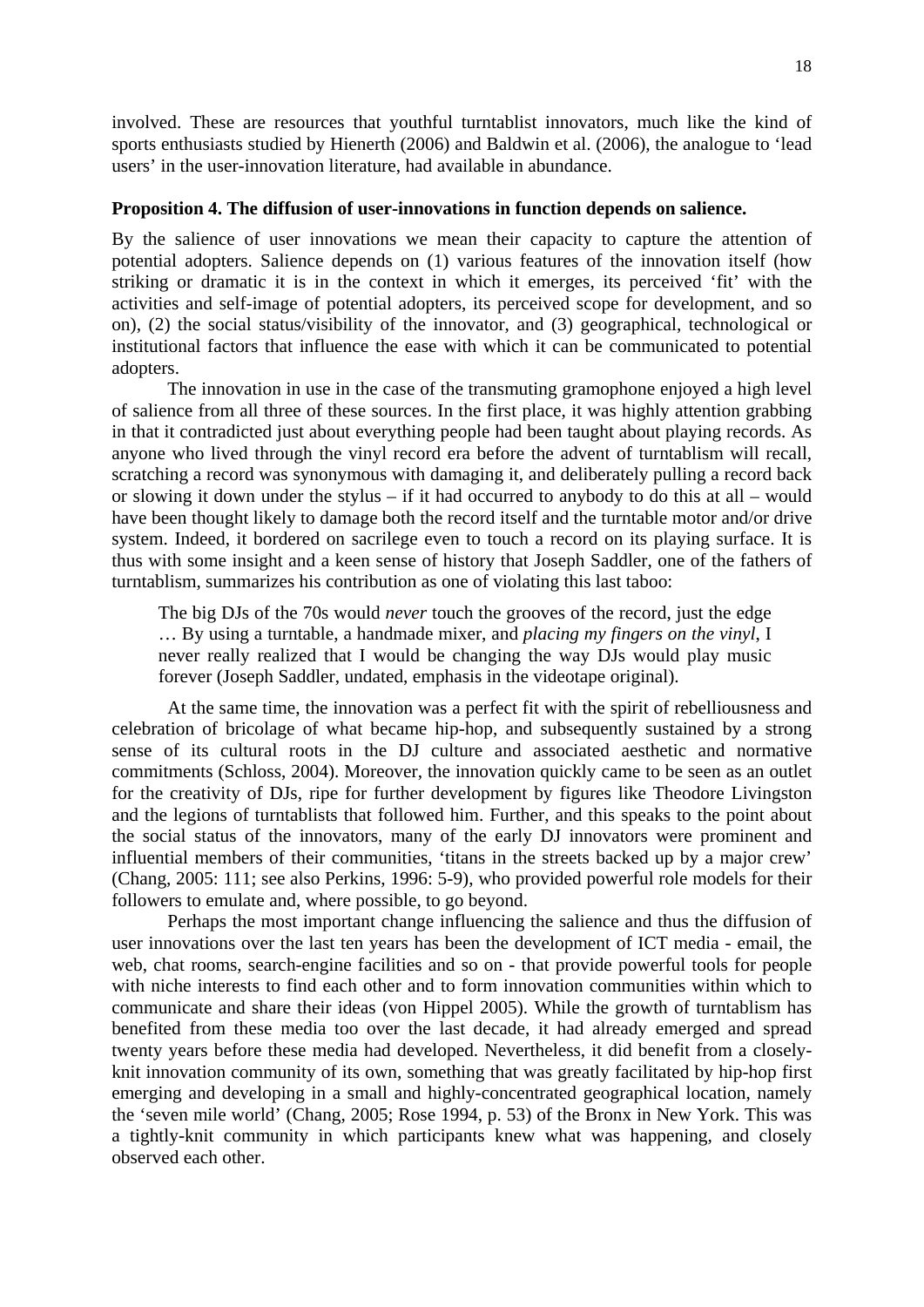An important institutional stimulus to turntablism was the DJ 'battling' contests synonymous with hip-hop:

Conflict is an ever-present element in any life, including that of DJs, and it's expressed in the hip-hop practices of battling. Sound systems compete on the basis of volume and selection, just like the Jamaican ancestors. DJs compete through musical knowledge, turntable and mixer skills, showmanship and crowd pleasing. MCs rank each other on lyrical ability, flow, attitude, looks, stage moves, and audience response. MC battling has special roots in the African-American oral tradition of competitive insults known as "the dozens". Battling is an outlet for competitiveness, a venue for skill building, and establishes a peerstatus hierarchy within this scene. Battling inspires technique advancement and innovation, and is part of the engine that keeps both hip-hop and turntablism exciting (Souvignier, 2003:123-124; see also Katz, 2004).

Battling is thus the turntablist equivalent of the 'cutting contests' that were so instrumental to the shaping of bebop jazz, a key and deliberately organized element in the development of the genre.

The effect of competition on the diffusion of innovations is something that has been widely studied in the literature on user innovations in form (Franke & Shah, 2003; Ulrich, forthcoming 2007; von Hippel 2005) where there is evidence that competition may limit the proclivity towards free sharing of ideas and resources often observed in innovation communities, thus hindering the spread of product innovations within, for example, sports enthusiast communities. Just the same kind of thing occurred amongst the early DJs at the start of hip-hop, who actively guarded the tricks of wiring they used to achieve maximum volume from their P.A. systems (Chang, 2005, pp. 69-70). Yet to the extent that innovation among DJs is also concerned with technique (and in competitions such as the prestigious DMC "world championship" of DJing and turntablism the use of a standard Technics turntable setup means that there is no scope for users making hardware innovations) competition tends to promote rather than discourage sharing and the diffusion of new ideas, since the gains to innovation – impressing one's peers, winning competitions, being recognised as the inventor of a technique that has become a standard part of the turntablist's armoury, etc. – only accrue from being put on public display. In this respect the development of turnablism represents a mix of both community- and proprietary-innovation, with the cooperation and enjoyment associated with such a highly social, and performance-based, activity coexisting with the high degree of rivalry and structured competition found in the DJ community.

## **Proposition 5: User innovations in function are apt to be advantageous to incumbent producers.**

For the manufacturers of technological objects, user innovations in function that catch on represent the spontaneous emergence of new markets for objects of an existing form. Provided there exist set-up costs of some kind to potential new producers the likely beneficiaries of this additional demand, at least in the short-run, are incumbent manufacturers who gain what is effectively a windfall having invested nothing in generating these new markets. In the case of the transmuting turntable, existing turntable manufacturers, particularly Technics who also enjoyed the lock-in effects described above, were able to profit from selling an essentially unchanged product to a completely new market.

The scale of the benefits that accrue to manufacturers as a result of user innovations in function depends on the extent to which the new assignment of function sustains a group of users that is (1) sizeable, (2) enduring and (3) unable to appropriate existing instances of the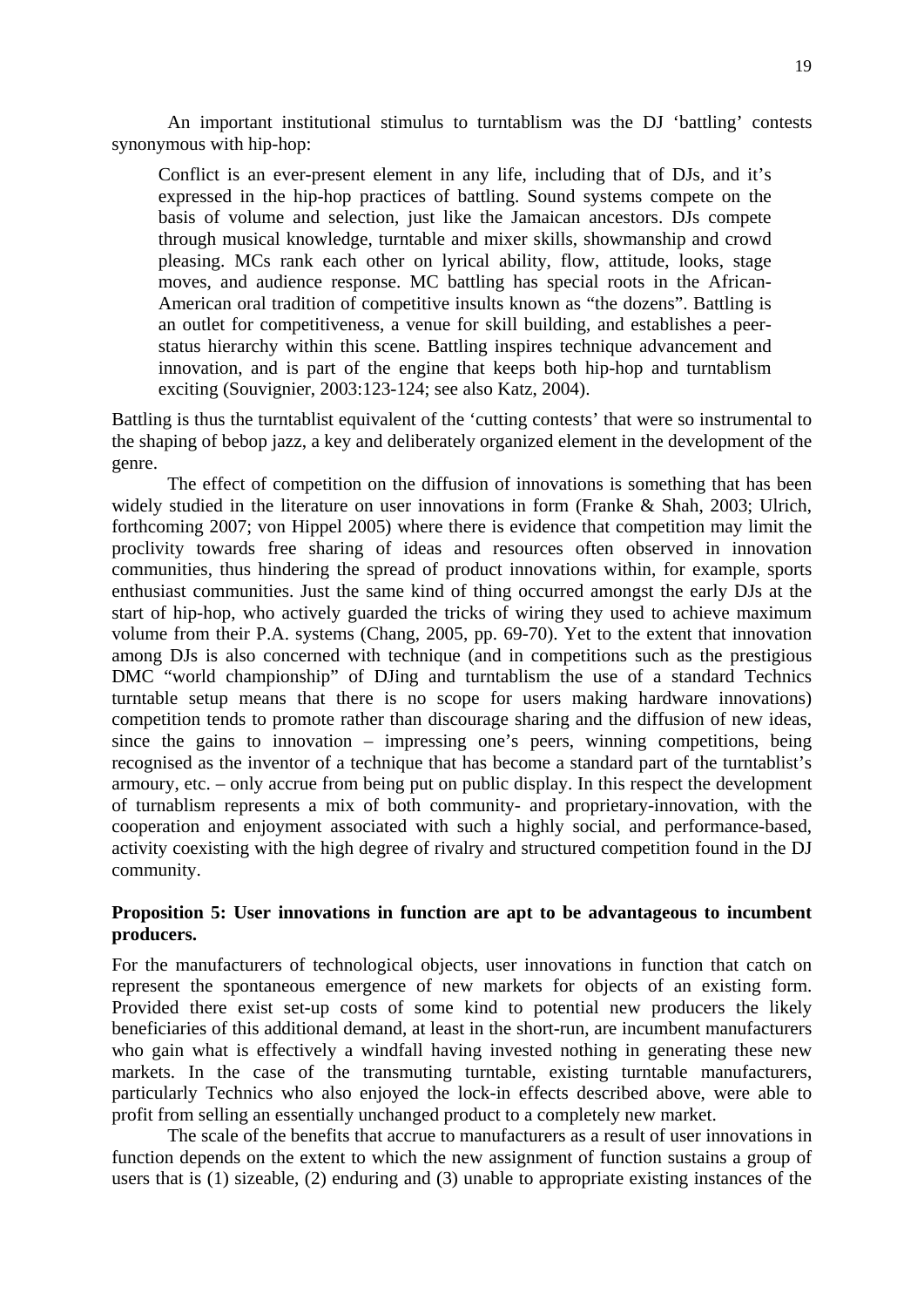object for use in its new function. The importance of the first two factors is straightforward. While alarm clocks are sometimes used as bomb triggers, and strapped-down MIG jet fighters used to extinguish oil fires (Oudshoorn & Pinch, 2003: 1), the additional demand such uses generate is unlikely to have a significant impact on the overall size of the markets concerned. And the more enduring the group that assigns the new function the longer that manufacturers will be able to benefit from it, especially if it affords them the time to respond to the innovation, for instance by offering slightly updated and improved versions of the product tailored to its new function and which may persuade existing owners to upgrade (e.g. changing the rotary pitch control on the original SL-1200 with an easier-to-use and more accurate slider control).

Although both the size and longevity of the group using an object in a novel way are important determinants of the potential benefits to manufacturers from user-innovation in function, so too is the extent to which users already have access to the object and are able to use it in its new function. Two points in particular stand out here. First, the greater the overlap between the group assigning the new function to the object and the object's original group of users, the smaller the likely impact on demand since users already own, or can otherwise access, the object concerned. Thus although spoons and combs have long been used as instruments in musical performances, their use is unlikely to have significantly increased demand for these objects as most users already own the objects concerned. Second, the greater the durability of the object the smaller the likely effect on demand, since durability implies an object that is not worn out, or used up, in use, meaning users have no need to purchase additional instances of the object for use in its new function. Thus even if the two groups of users are near identical, a new assignment of function to an object may significantly increase demand provided the object concerned is relatively non-durable.

In light of the above, the striking thing about the turntable episode is that the new assignment of function generated a sizeable new market amongst turntablists just at the start of a prolonged period of contraction of its original market. The challenge to incumbent manufacturers was then to sustain and promote their dominant position in this new market. In the case of Technics this was achieved by marketing activities such as sponsoring the DMC world championship, while at the same time keeping changes to the SL-1200 to a minimum, making only minor modifications to a design that is now over thirty years old. Given that this same period coincided with an era of rapid technological development in the electronic music equipment industry, it would be easy to dismiss the relatively minor changes to the SL-1200 as a symptom of inertia on the part of a complacent dominant manufacturer. From the point of view of retaining its status as the industry standard, however, the ploy was a rational one. As we have already argued, any attempt to change its design in any significant way would likely have been self-defeating.

Of course cases as extreme as the turntable, where a long-established technological object undergoes a spontaneous change in function radical enough to change its identity with little or no change in form, are rare. The more usual case is where (often unexpected) changes in function are precipitated by prior changes in the form of technological objects, or in subsidiary objects complementary to them. Recent examples here include SMS messaging becoming a major use of mobile phones, the PC becoming the gateway to a vast communication and information-retrieval network rather than being used primarily as local repository for information, as a word-processing tool, and so on, and the camera becoming more heavily associated with communication through the sharing of electronicallytransported and relatively disposable images with the advent of digital imaging, rather than the archiving of "kodak moments" associated with the pre-digital era of photography. In such cases the impact on established manufacturers, even in the short-run, is far less certain, for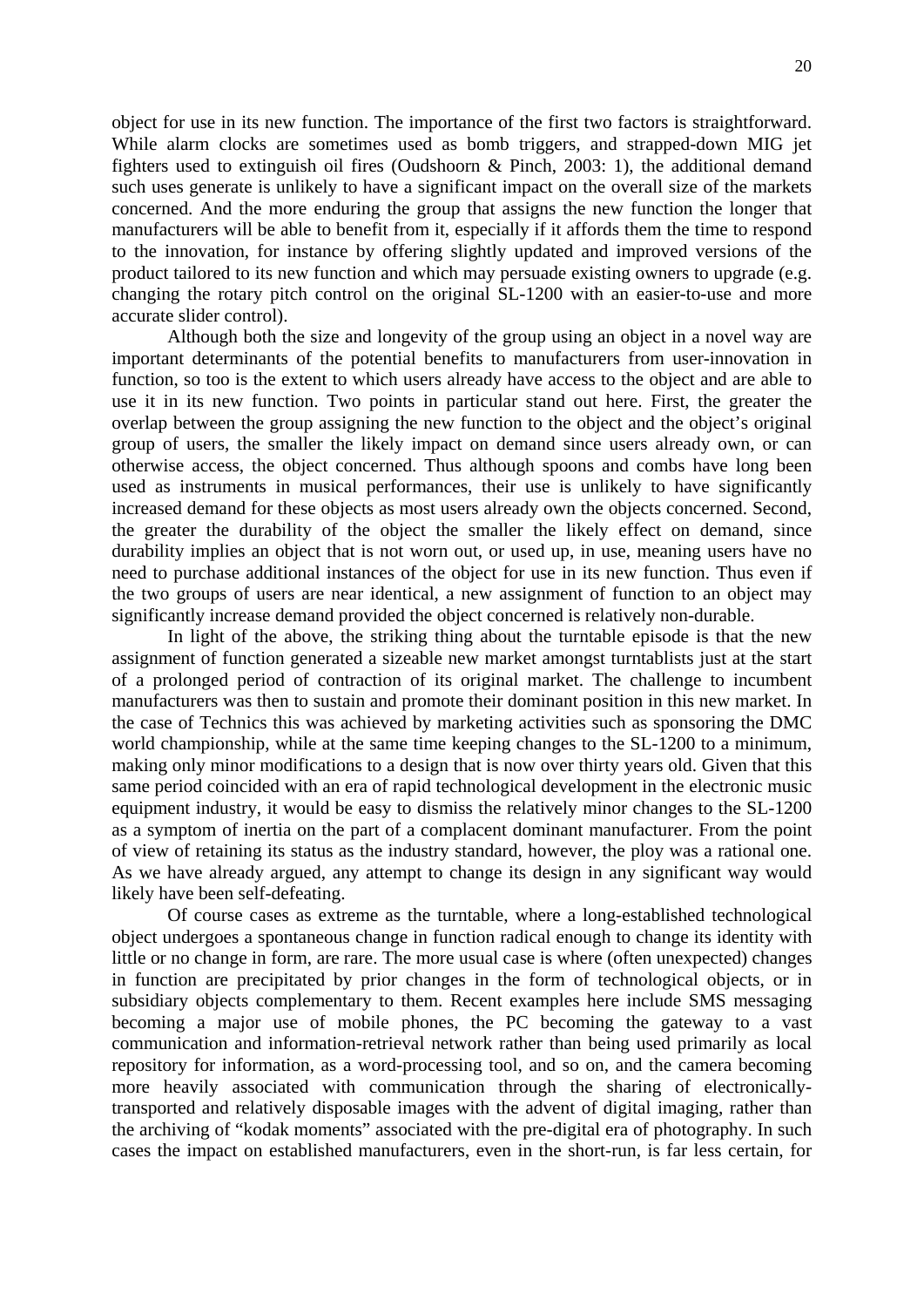the preceding changes in form suggest a more disruptive market environment, with greater opportunities for those outside to enter with innovative products.

# **Proposition 6: User-innovations in function provide scripts for manufacturer-led changes in form.**

An intriguing aspect of the turntable episode is that it constitutes a departure from the conventional story of designers setting the pace in "configuring" users of new kinds of technological objects (Woolgar, 1991). In a highly suggestive paper, Akrich (1992) compares designers to film scriptwriters attributing specific activities and responsibilities to the intended users of technology that are then "inscribed" into the objects concerned. In terms of our theoretical framework this portrayal of designers is an appealing one, particularly where the technological object concerned is intended to serve a new or largely unfamiliar function and for which a market has yet to be created. Where an existing technological object is subject to a user innovation in function, however, it is often users who provide designers with scripts to work with. This is exactly what has been happening in the second round of innovation described in our case, where, faced with a range of by now established practices and techniques associated with classical turntablism, designers in companies such as American Audio, Pioneer and Technics responded by developing digital audio players designed to facilitate the performance of those "scripts". Indeed this is exactly how the new Technics CDJ is presented in the company's own marketing material:

The Technics SL-DZ1200, the world's first Direct-Drive Digital Turntable, looks – and more importantly feels – like spinning wax on a classic 1200. The distinctive slip surface on the 10" platter lets you spin, scratch, break, and otherwise work a track in a number of formats, including CD, MP3 and AAC. Along with its realistic vinyl feel and classic direct drive, the SL-DZ1200 also lets you store, playback, scratch and loop sampled media from a removable SD memory card. About the size of a postage stamp, these cards store all your favorite samples, songs – even whole albums. And although they won't ever be able to replace vinyl, they're a whole heck of a lot easier to carry around than a crate of records. It looks like Technics is about to kick off a whole new era for the  $DJ - again.$ 

(www.panasonic.com/consmer\_electronics/technics\_dj/prod\_intro\_sldz1200.asp)

In reversing the conventional story in this way, with user-innovators in function coming up with scripts that designers then read, our account again underlines that social structure – particularly existing assignments of function and the social rules that underpin practices in which technology is implicated – is an important element of the context in which the innovation and subsequent adoption of new technological objects takes place. As the passage above makes clear, existing social rules influence both the form and function of new products, with manufacturers of digital DJ equipment going to great lengths to preserve existing associations with turntablism, both in terms of how the equipment looks and feels (the jog wheel taking the form of a mini-turntable) and how they are presented and spoken about (e.g. "scratching" when there is in fact nothing of the kind in a literal sense going on in a digital environment). As Hargadon & Douglas (2001) argue in theorising their notion of "robust design", the challenge for designers and manufacturers of new products is to decide which details of an innovation to present as new, which to present as old, and which to initially suppress altogether. And these challenges are likely to be particularly severe when a product designed to serve an established function differs radically in form to existing devices. Thus in its description of the SL-DZ1200 Technics downplays the possibly disruptive effects of digital players' more novel features, to the point of reassuring DJs, particularly those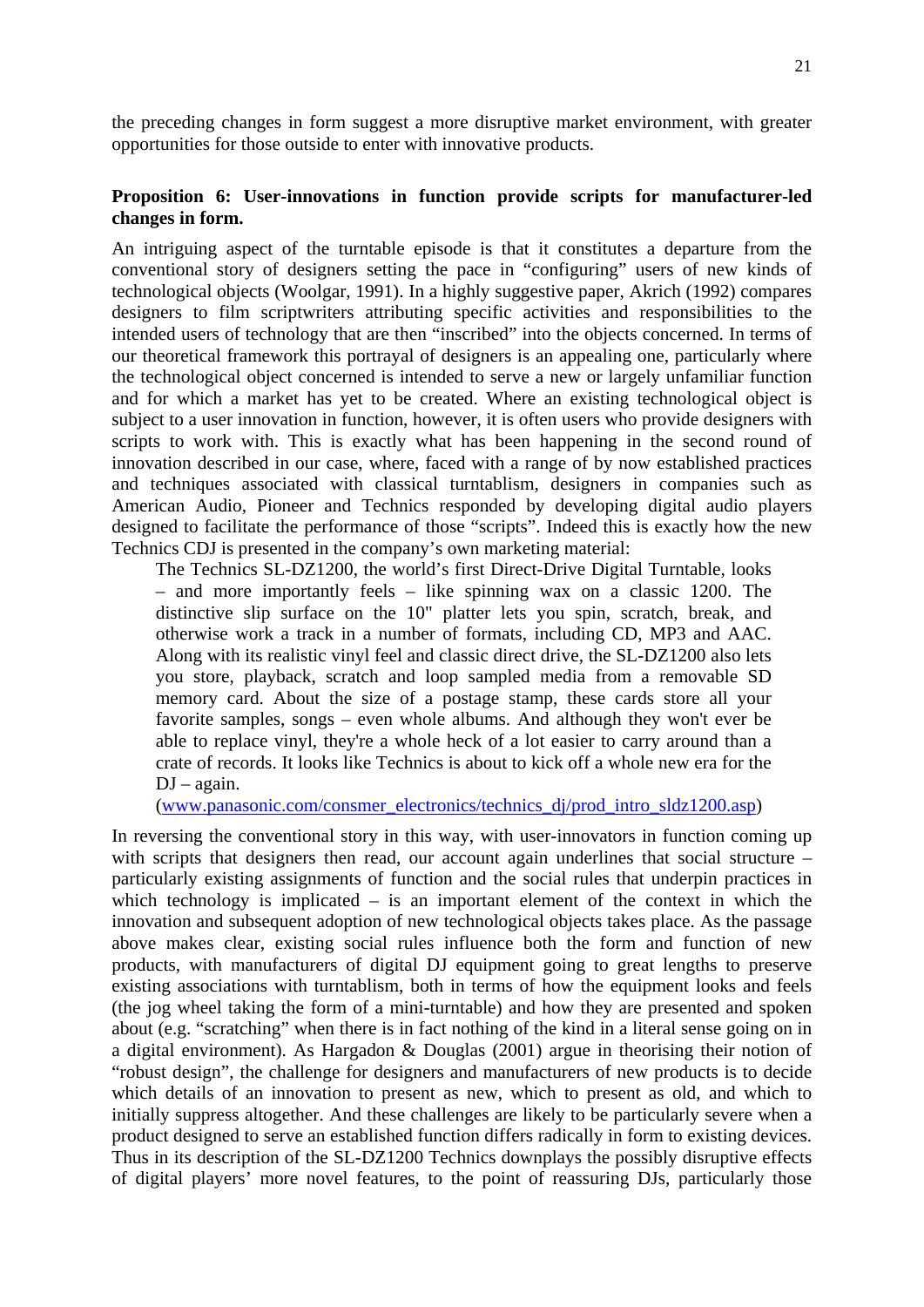regarded as vinyl "purists", that new media such as memory cards "won't ever be able to replace vinyl". For Technics, a manufacturer simultaneously supplying both analogue turntables and digital players, the difficulties are of course multiplied, as witnessed by its demonstrating the SL-DZ1200 player at the very DMC championship in which contestants are explicitly barred from using machines of this type.

#### **7. CONCLUSION**

We said in the introduction that it is useful for scholars sometimes to take a step back from the specific focus of their research and to reflect on the general nature of whatever it is they are investigating. This paper has been an exercise in stepping back on these lines, an ontological investigation of the nature of technological objects. Of course, as with any investigation, we cannot claim truth for our theory, only that it is the best picture that we have been able to come up with. That said, we do believe that it is a compelling picture and one that encourages fresh ways of thinking about technological objects and technological change.

 The primary theoretical contribution of the paper was to combine ideas from John Searle's theory of institutional facts and wider realist social theory, to arrive at an account of the technical identity of technological objects as something that issues from both their physical structure and the agentive functions that groups within society assign to them. We argued that these identities are real, despite their depending in part on how those objects are "constructed" by the community in which they hold currency. So while there is a clear sense in which what technological objects are depends in part on what the community believe them to be, on our account, this is not to say that the technical identities can be anything individuals would like them to be. Assignments of agentive function and the technical identities they underpin are as much part of social structure as the rules of the road and the rights and responsibilities of CEOs of public companies. As long as assignments of function prevail, moreover, they both facilitate and constrain activities in a way that is as real and as tangible as the physical form of the objects to which they are assigned. This was clearly illustrated by the case of the transmuting turntable, where the emergence of a new technical identity that arose almost exclusively from a new assignment of function, had very real effects on the success of a product that was nearing the end of its life in its prior function, on its successor technologies and even on the development of musical and wider cultural genres.

 Given the very general nature of our theoretical framework, there are many ways in which it could be used to inform further research in areas of interest to organizational researchers. In the present paper we concentrated on the topic of technological change, focusing particularly on change that issues from user-driven innovation in function, illustrating this with the case of the transmuting turntable. The six propositions developed in the preceding section provide only an initial exploration of this intriguing aspect of user innovation. Yet in setting out these points we hope at least to have shown how by reexamining a basic social category such as "technological object" it is possible both to provide a new perspective on existing areas of research as well as to open up entirely new ones. We hope others might be encouraged to explore further the potential applications of our theoretical framework, as well as to pursue ontological enquiry into the many other important social entities and processes that are ripe for such study.

<sup>i</sup> We use the term "technological objects" rather than the more common "technological artefacts" to accommodate the possibility that the objects in question may be naturally occurring as well as man made, such as when a stray and hollow reed is used as a straw.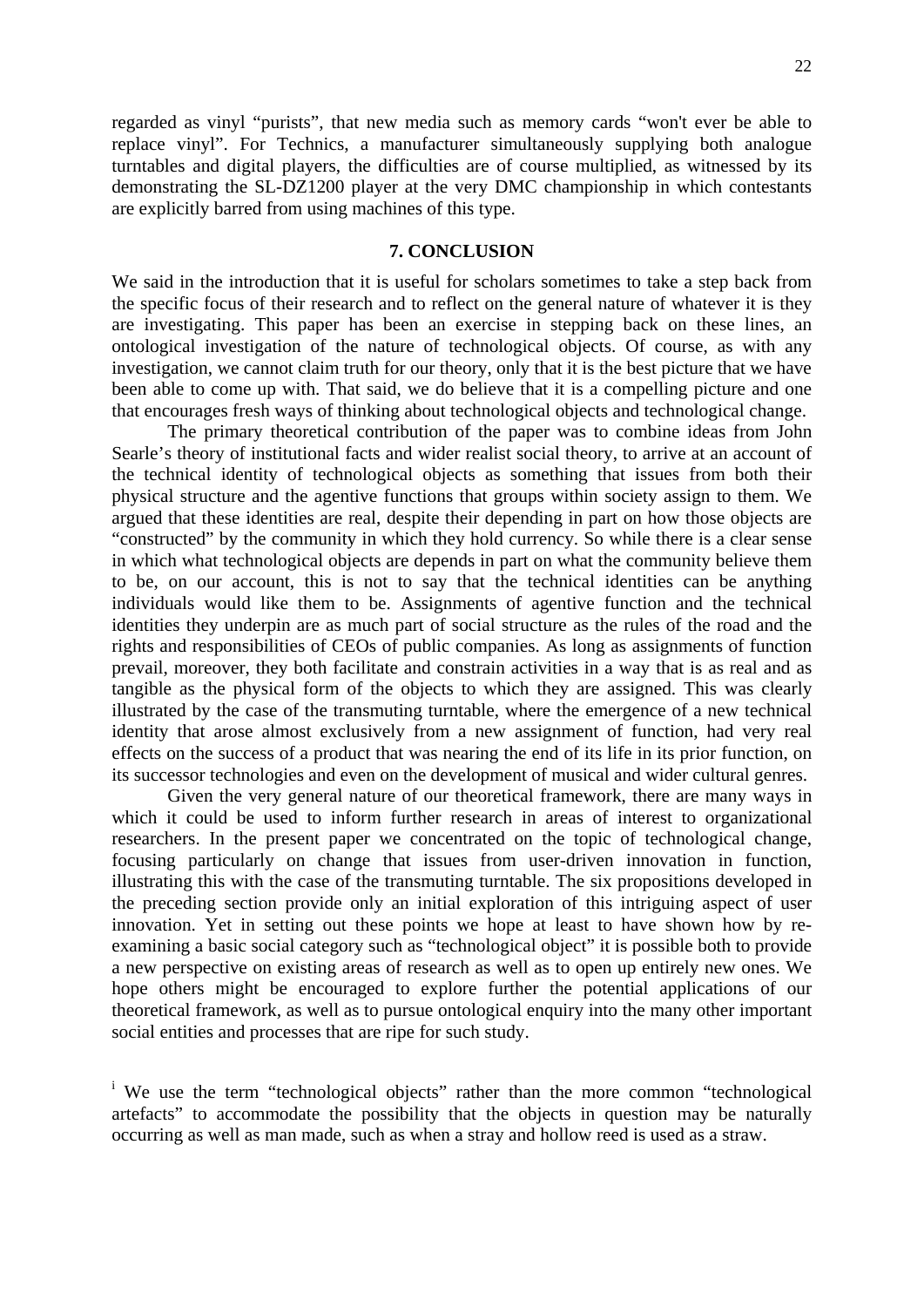ii Nonagentive functions, as distinct from agentive functions, are functions that we assign in our theoretical descriptions of naturally occurring phenomena, such as when we say that the function of the heart is to pump blood through the body.

1

 $\overline{u}$  iii The "if X" and "in situation C" parts of the injunction are of course sometimes suppressed in ordinary language, as in statements such as "publish or perish" or "keep left".

<sup>iv</sup> The self-imposed rules followed by singleton groups containing just one individual also bear normative force, although here the sanction will necessarily be some form of selfimposed punishment, or more commonly, the unease, remorse or guilt felt when these rules are violated.

<sup>v</sup> Note that on our definition routines are a manifestation of human activity, rather than being a potentiality or a capacity. On this point we part company with commentators such as Hodgson (2005), who regard routines as "stored behavioural capacities or capabilities" which, as such, many never be exercised. Further, on our definition routines involve not one but two kinds of regularity, namely the regularity captured by the "if X do Y" part of the rule being enacted, and the regularity that arises from the repeated enaction of the rule.

**vi** Searle defines the Background as the set of non-intentional or pre-intentional capacities that allow intentional mental states to function. We willwill not attempt to justify our adoption of Searle's thesis of the Background here, save to say that it and similar ideas have wider currency in philosophy, e.g. in the work of the later Wittgenstein, in Bourdieu's notion of the "habitus", and in Hume's work on human cognition. See also Searle (2001 chapter 2), Fotion (2000) and Nightingale (2003).

<sup>vii</sup> We suppress the qualifier about the context in which the rule applies. It has been suggested to us that the assignment of function here might be characterised as a convention as much as a social rule. Our response to this is that conventions are rules too, but a special kind in which the rule is sustained in virtue of everyone expecting everyone else to conform to it, everyone expecting everyone else to expect everyone else to conform to it and so on.

viii The SL-1200 Mark 2 introduced in 1978, the version most widely used in the DJ community, differs from the Mark I version in featuring an improved motor and shock resistance, redesigned casing, the addition of a ground wire, and in that the original rotary knob pitch control has been replaced with a slide control. The improved platter torque and redesigned casing (which brought the weight of the turntable up to 27 pounds and thereby made it considerably less susceptible to vibration than its forerunners and many of its competitors) were probably the most significant enhancement from a DJing perspective.

 $i<sup>x</sup>$  We are grateful to Adam Power (a.k.a. DJ Rusty) for alerting us to this point. The situation we have just described is a convention in the co-ordination game sense of Schelling (1960) and Lewis (1969), and similar to the well-known lock-in story told by David (1985).

 $x$  We will not consider in any detail the third, mixed category of technological change involving both changes in function and form here, both because of limitations in space and because this would involve repeating many of the same points we raise below. However, the digital video ("VDJ") players that have appeared with the recent emergence of "video turntablism" (turntablism augmented with synchronised and unsynchronised visual imagery using "visual scratching", "visual beat juggling", and so on) would likely be a good candidate for a study of this sort.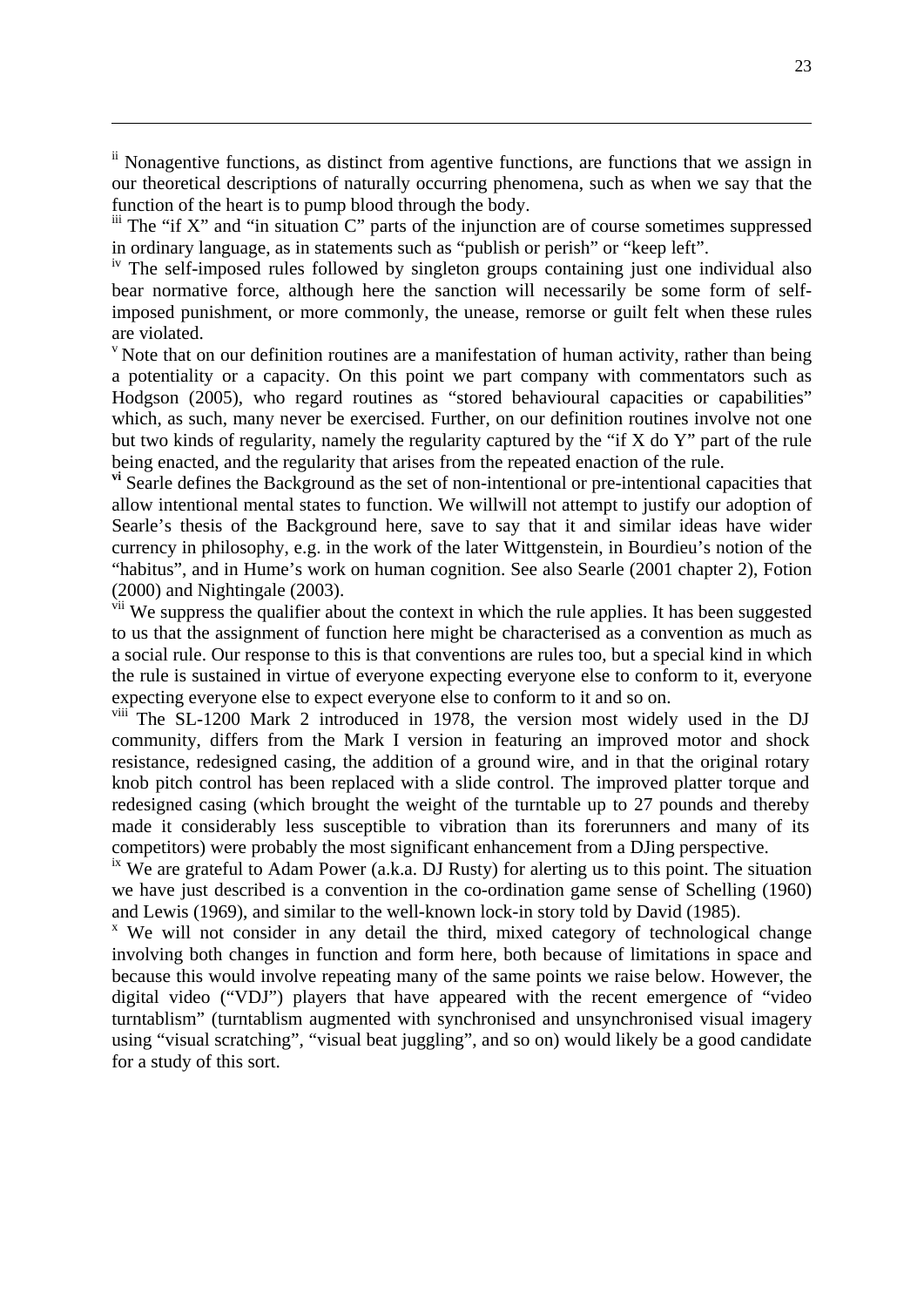#### **REFERENCES**

- Adamson, R. 1952. Functional fixedness as related to problem solving: A repetition of three experiments. *Journal of Experiment Psychology*, 44: 288-291.
- Akrich, M. 1992. The de-scription of technological objects. In W.E. Bijker & J. Law (Eds.) *Shaping technology/building society: Studies in Sociotechnical Change*: 205-224. Cambridge Mass.: MIT Press.
- Archer, M. 1995. *Realist social theory: The morphogenetic approach*. Cambridge, UK: Cambridge University Press.
- Baldwin, C., Hienerth, C., & von Hippel, E. 2006. How user innovations become commercial products: A theoretical investigation and case study. *Research Policy*, 35: 1291-1313.
- Basalla, G. 1988. *The evolution of technology*. Cambridge, UK: Cambridge University Press.
- Bhaskar, R. 1979. *The possibility of naturalism*. Hemel Hempstead, UK: Harvester Press.
- Bijker, W.E., Hughes, T.P., & Pinch, T. (Eds.). 1987. *The social construction of technological systems*. Cambridge, MA: MIT Press.
- Bijker, W.E. 1995. *Of bicycles, bakelite, and bulbs: Toward a theory of sociotechnical change*. Cambridge, MA: MIT Press.
- Brewster, B., & Broughton, F. 1999. *Last night a DJ saved my life: The history of the disc jockey*. London: Headline Book Publishing.
- Cage, J. 1939. *Imaginary landscape no. 1 (musical composition for two variable-speed phono turntables, frequency recordings, muted piano and cymbal)*. Edition Peters 6716@1960. New York: Henmar Press.
- CBS News. 2004. Turntablism 101: The turntable as an instrument. http://www.cbsnews.com/stories/2004/03/25/sunday/main608774.shtml, March 28.
- Chang, J. 2005. *Can't stop won't stop: A history of the hip-hop generation*. London: Edbury Press.
- Christensen, C.M. 1997. *The innovator's dilemma: When new technologies cause great firms to fail.* Boston, MA: Harvard Business School Press.
- Cohen, M.D., & Bacdayan, P. 1994. Organizational routines are stored as procedural memory: Evidence from a laboratory study. *Organization Science,* 5: 554-568.
- Cohen, M. D., Burkhart, R., Dosi, G., Egidi, M., Marengo, L., Warglien, M. & Winter, S. 1996. Routines and other recurring action patterns of organizations: Contemporary research issues. *Industrial and Corporate Change*, 5: 653-698.
- David, P. 1985. Clio and the economics of QWERTY. *American Economic Review*, 75: 332- 337.
- Demby, E. 2003. Learn to Turntable. *Washingtonpost.com*, Sunday, July 13, p. M09, http://www.washingtonpost.com/ac2/wp-dyn/A40878-2003Jul10?
- Feldman, M.S. 2000. Organizational routines as a source of continuous change. *Organization Science*, 11: 611-629.
- Feldman, M.S., & Pentland, B. T. 2003. Reconceptualising organizational routines as a source of flexibility and change. *Administrative Science Quarterly*, 48: 94-118.
- Feldman, M.S., & Pentland, B. T. 2005. Organizational routines as a unit of analysis. *Industrial and Corporate Change*, 14: 793-815.
- Fotion, N. 2000. *John Searle*. London: Acumen Press.
- Franke, N., & Shah, S. 2003. How communities support innovative activities: An exploration of assistance and sharing among end users. *Research Policy*, 32: 157-178.
- German, T., & Barrett, H. 2005. Functional fixedness in a technologically sparse culture. *Psychological Science*, 16(1): 1-5.
- Geroski, P.A. 2000. Models of technology diffusion. *Research Policy*, 29: 603-625.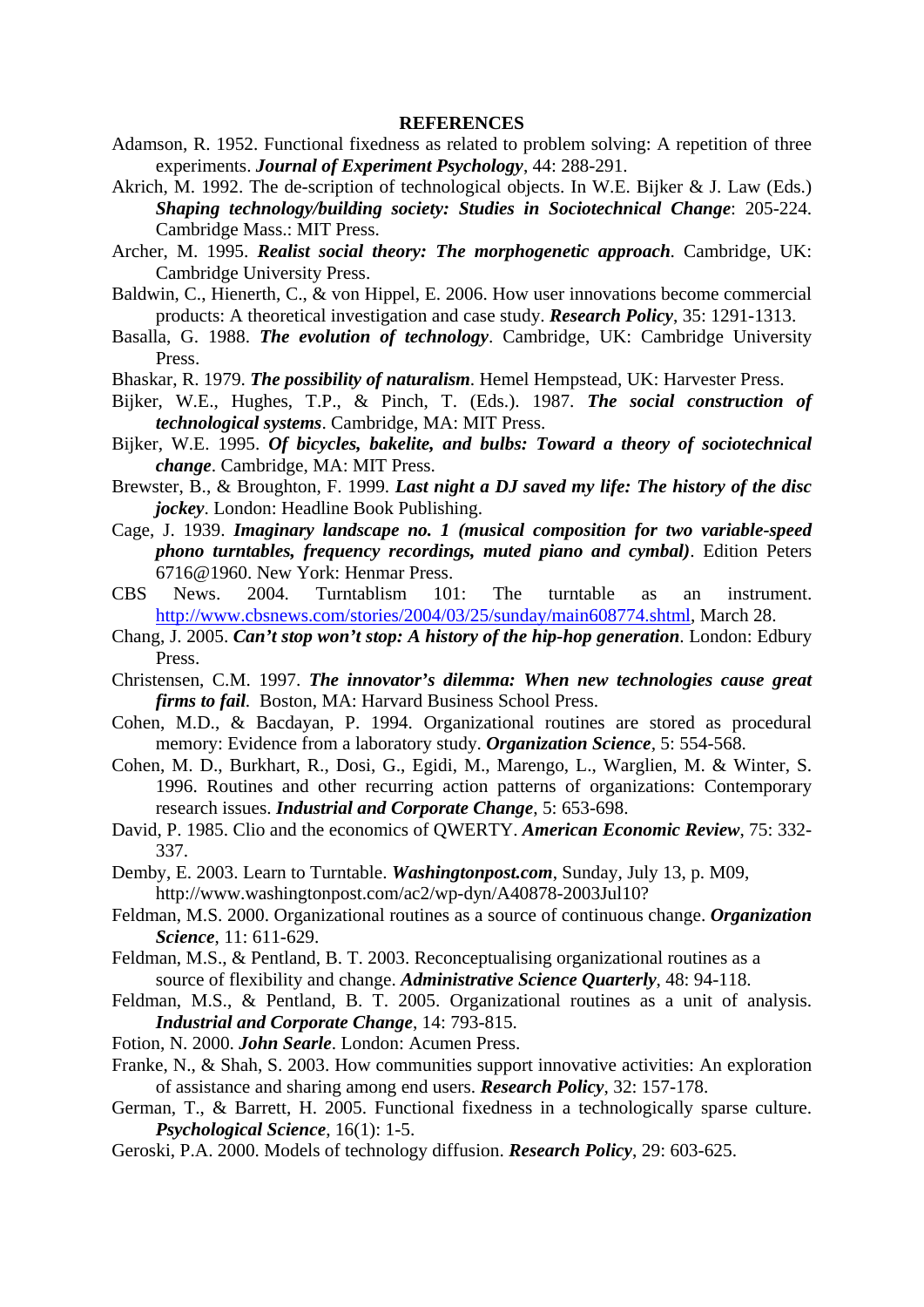- Hargadon, A.B., & Douglas, Y. 2001. When innovations meet institutions: Edison and the design of the electric light. *Administrative Science Quarterly*, 46: 475-501.
- Hayes, R. 2004. Berklee turns tables on music education. http://www.berklee.edu/opi/2004/0217.html
- Hienerth, C. 2006. The commercialization of user-innovations: The development of the rodeo kayak industry. *R&D Management*, 36, 273-294.
- Hodgkinson, T. 1987. Pierre Schaeffer: an interview with the pioneer of musique concrete. *Recommended Records Quarterly Magazine*, 2 (1).
- Hodgson, G.M. 2005. *The nature and replication of routines*. Unpublished manuscript, University of Hertford.
- Jam, B. undated. Creator of the scratch: Grand Wizard Theodore. *Hip Hop Slam*. http://www.hiphopslam.com/articles/int\_grandwizardtheo.html
- Katz, M. 2004. *Capturing sound: How technology has changed music*. California: University of California Press.
- Kitwana, B. 2002. *The hip hop generation: young blacks and the crisis in African-American culture*. New York: BasicCivitas Books.
- Kroes, P., & Meijers, A. 2006. The dual nature of technical artefacts. *Studies in History and Philosophy of Science*, 37:1-4.
- Lawson, T. 1997. *Economics and Reality*. London: Routledge.
- Lawson, T. 2003. *Reorienting Economics*. London: Routledge.
- Lazaric, N. 2000. The role of routines, rules and habits in collective learning: Some epistemological and ontological considerations. *European Journal of Economic and Social Systems*, 14: 157-171.
- Lewis, D. 1969. *Convention: A philosophical study*. Cambridge, Mass.: Harvard University Press.
- Lüthje, C. 2003. *Customers as co-inventors: An empirical analysis of the antecedents of customer-driven innovations in the field of medical equipment*. Proceedings of the 32nd EMAC Conference, Glasgow 2003.
- Malone, M. 2005. DJ Grand Wizard Theodore Interview. http://www.*ukhh.com*.
- Meijers, A. 2000. The relational ontology of technical artifacts. In Kroes, P. & A. Meijers (Eds). *The empirical turn in the philosophy of technology*: 81-96. Oxford: Elsevier Science.
- Mitcham, C. 1994. *Thinking through technology: The path between engineering and philosophy*. Chicago: University of Chicago Press.
- Murph, J. 2006. Spinning a new song: DJ Logic Goes Legit with the Turntables. *Downbeat*, Nov 2006: 38-40.

Muther, C. 2004. Berklee professor takes DJ class out for a spin*. Boston Globe*, February 17. Newman, M. 2003. *Pedestrian history of turntablism*. http://www.pedestrian.info/PedestrianHistoryofTurntablism.pdf.

Nightingale, P. 2003. If Nelson and Winter are only half right about tacit knowledge, which half? A Searlean critique of "codification". *Industrial and Corporate Change*, 12: 149- 183.

- Orlikowski, W.J. 2000. Using technology and constituting structures: A practice lens for studying technology in organizations. *Organization Science*, 11: 404-428.
- Oudshoorn, N. & Pinch, T. 2003. *How users matter: The co-construction of users and technology*. Cambridge MA, MIT Press.
- Perkins, W.E. 1996. The rap attack: an introduction. In Perkins, W.E. (Ed.), *Droppin' science: Critical essays on rap music and hip hop culture*. Philadelphia: Temple University Press.